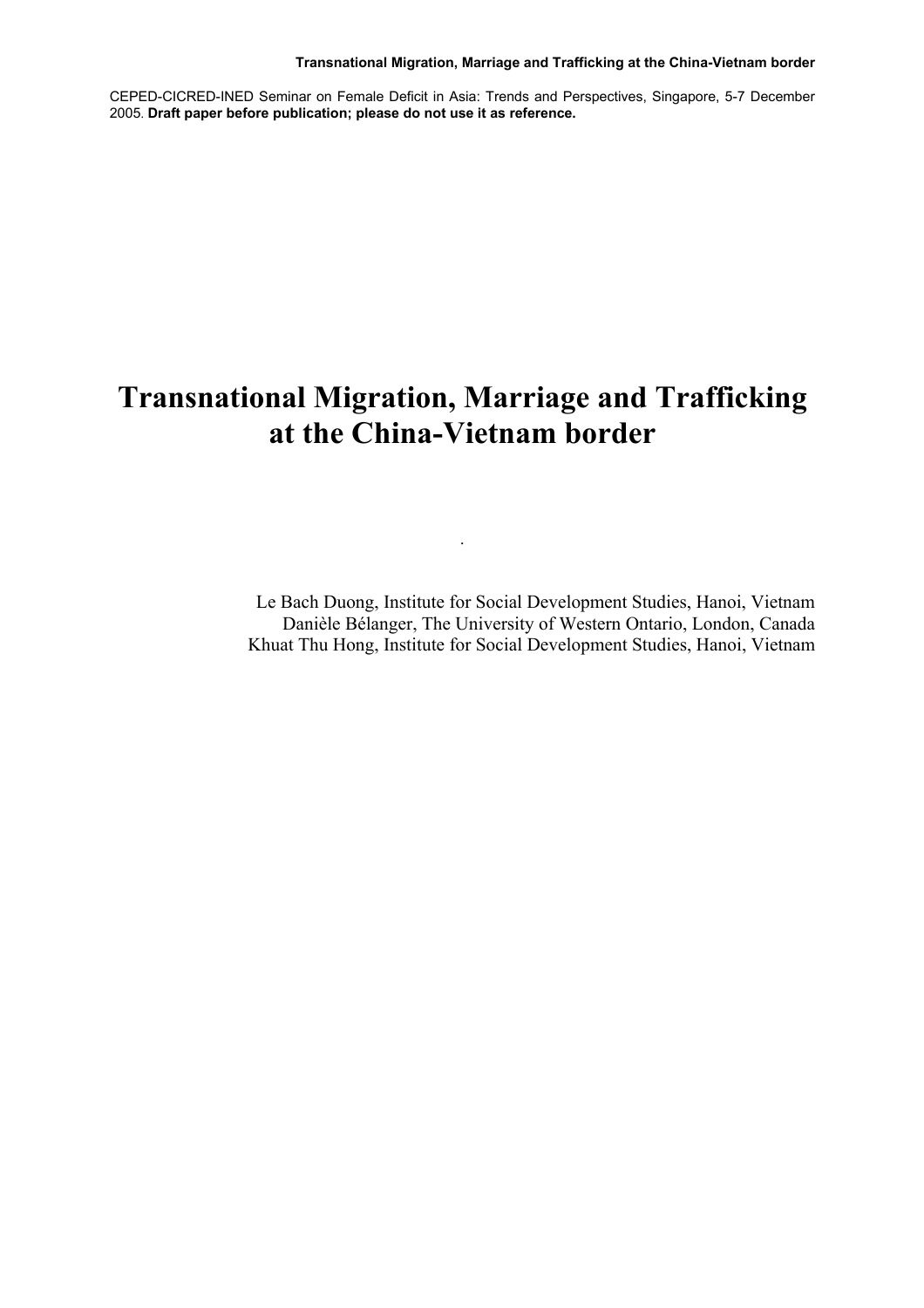# **Paper abstract**

*Demographic evidence documents an increasing female deficit in China over the past decades. Partly resulting from rising discrimination against females, this sex imbalance has important and long-term implications. This paper examines the consequences of the shortage of females in China for transnational migration and trafficking of Vietnamese women across the China-Vietnam border.* 

*Within China, two provinces sharing a border with Vietnam – Guang Xi and Yunnan – are among those with the highest gender imbalances. This female deficit is creating a market for foreign wives and foreign female workers. Other factors such the high cost of marriage (bride price) for Chinese men and the need for agricultural labor also create a demand for foreign wives and daughters-in-law. Pervasive inequalities in gender and intergenerational relations make foreign wives attractive because of their vulnerable and captive position.* 

*For the Vietnamese, the opening of the border has translated into increasing opportunities to migrate to China for social and economic reasons. Women, in particular, have crossed the China-Vietnam border in search of a spouse or a job. Single women considered too old to marry in Vietnam, see in migration an opportunity to find a spouse and have children. The dynamic Chinese economy and booming border region make migration to China particularly attractive for Vietnamese women facing poverty and unemployment.* 

*This paper will examine data on 213 women who have migrated or have been trafficked to China and have returned to Vietnam. Questionnaire and interview data collected in 2005 provide information on the circumstances of these women's migration and return. The paper documents women's perspectives on the process of leaving their village, living in China and returning to Vietnam. In addition, the study describes traffickers' strategies to recruit, transport and sell Vietnamese women as wives or sex workers in China. We conclude that social, economic and gender inequalities at the macro and micro levels together contribute to the flourishing trafficking market of Vietnamese women. By studying women's trajectories, the paper also discusses how migration and trafficking are intertwined and difficult to disentangle conceptually.*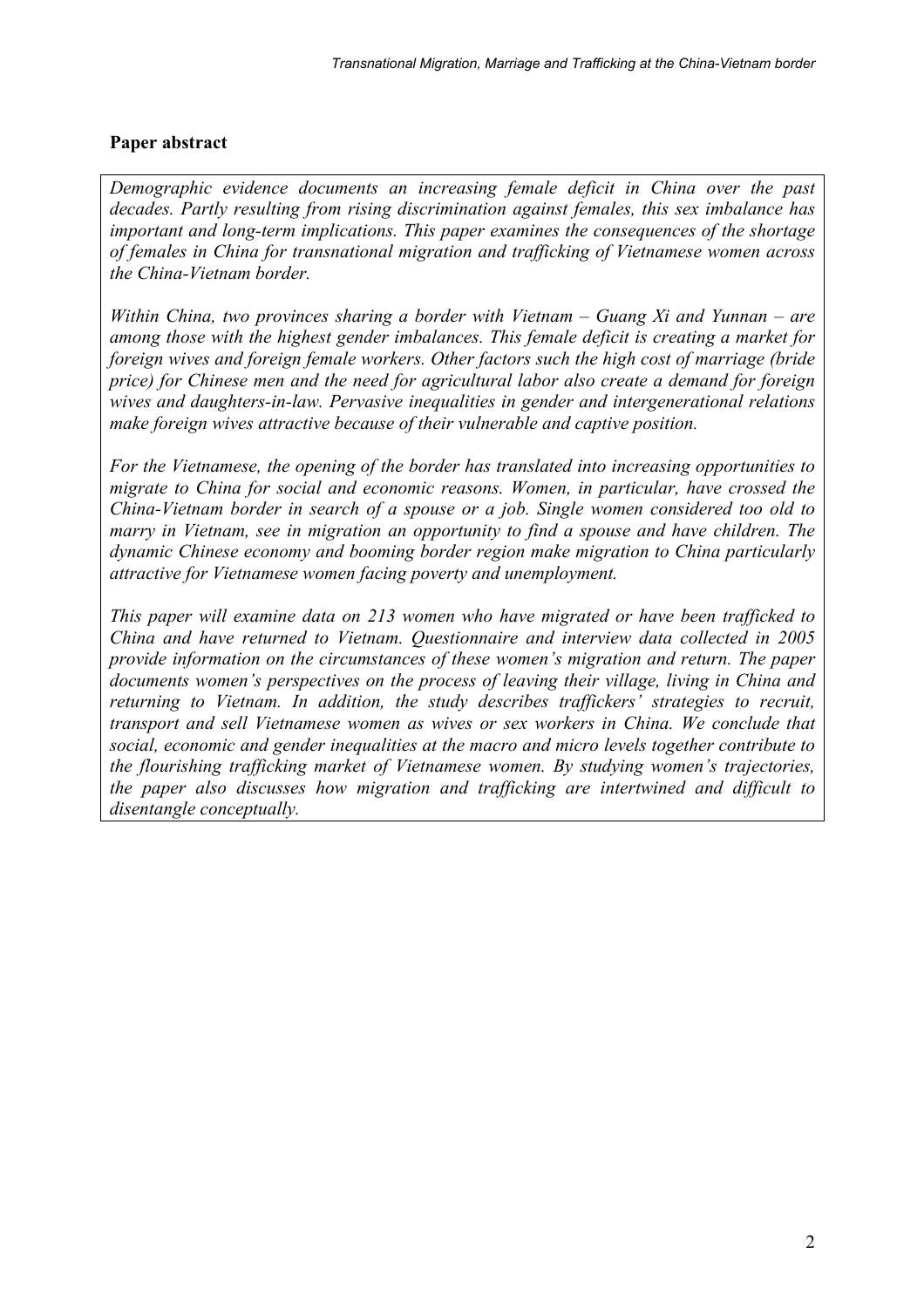# **Transnational Migration, Marriage and Trafficking at the China-Vietnam border**

Le Bach Duong<sup>1</sup>, Danièle Bélanger<sup>2</sup> and Khuat Thu Hong<sup>3</sup>

## **Introduction**

The end of the Cold war has marked a radical change in the history of international migration processes (Castles 2000). After several decades of controlled and limited international mobility, citizens of the former or reformed communist States began to have new opportunities to cross borders for tourism, visits, temporary or permanent migration for work and other socio-economic needs. At the same time, the opening of borders of these nationstates has led to important in-flows of nationals from other countries. The increase in internal and international migrations within and between China and Vietnam are part of this important migration transition. Changing migration patterns in these two reformed economies (from planned to market) are generally linked to the far-reaching economic changes of the past two decades, accompanied by necessary 'more' open-border policies that facilitate the circulation of goods, capital, and people (Dang Nguyen and Le Bach Duong 2001; Dang Nguyen 2003).

Simultaneously to this trend, the Asian region began to experience more intra-regional political and economic activities. The case of migration flows speaks to this important change. While in the 1970s and 1980s, the vast majority of Asian migrant workers migrated to the rich-oil countries of the Middle-East, this trend now has changed in favor of intra-Asia migration(International Organization for Migration 2005). Citizens of many developing countries of Asia now consider migration, for the most part temporary work migration, in the realm of possibilities to better their lives (Hugo 2004). Most male migrants work in manufacturing and fisheries, and most female migrants labour as nannies, domestic workers or in the entertainment/sex industry (Piper 2004). Due to the disengagement of sending governments in the recruitment and training process of workers, a private and semi-private migration industry that recruits, trains and transports workers across borders and waters has rapidly developed. Not all recruitment is legal, fair and ethical, however, and potential workers can easily be lured by illegal agents and agencies disguised as official ones. Trafficking and smuggling are important problems of the deregulated and privatized Asian labour migration industry (Piper 1999).

In addition to the increases in work migration in Asia, marriage migration is on the rise with men from richer nations looking for wives in poorer ones (Piper and Roces 2003; Constable 2005). Vietnam is known for having supplied nearly 100,000 brides to Taiwanese men since the mid 1990s, and unknown numbers have married to men from Singapore, Japan, Hong Kong and China (Wang and Chang 2002). Agencies specializing in the recruitment of "cheap" brides facilitate the trade because these agencies take charge of the whole process on behalf of the men and their families. Foreign brides are advertised on national televisions networks, national newspapers and on the Internet. While some of these agencies operate openly and respect their commitments, others function more as trafficking networks using deception and abuse through the process of finding or offering a wife to a client. The link between marriage migration and trafficking is therefore important in this context with globalization having changed the characteristics of migration (Skolnik and Boontinand 1999).

 1 Institute for Social Development Studies, Hanoi, Vietnam

<sup>&</sup>lt;sup>2</sup> The University of Western Ontario, London, Canada

<sup>3</sup> Institute for Social Development Studies, Hanoi, Vietnam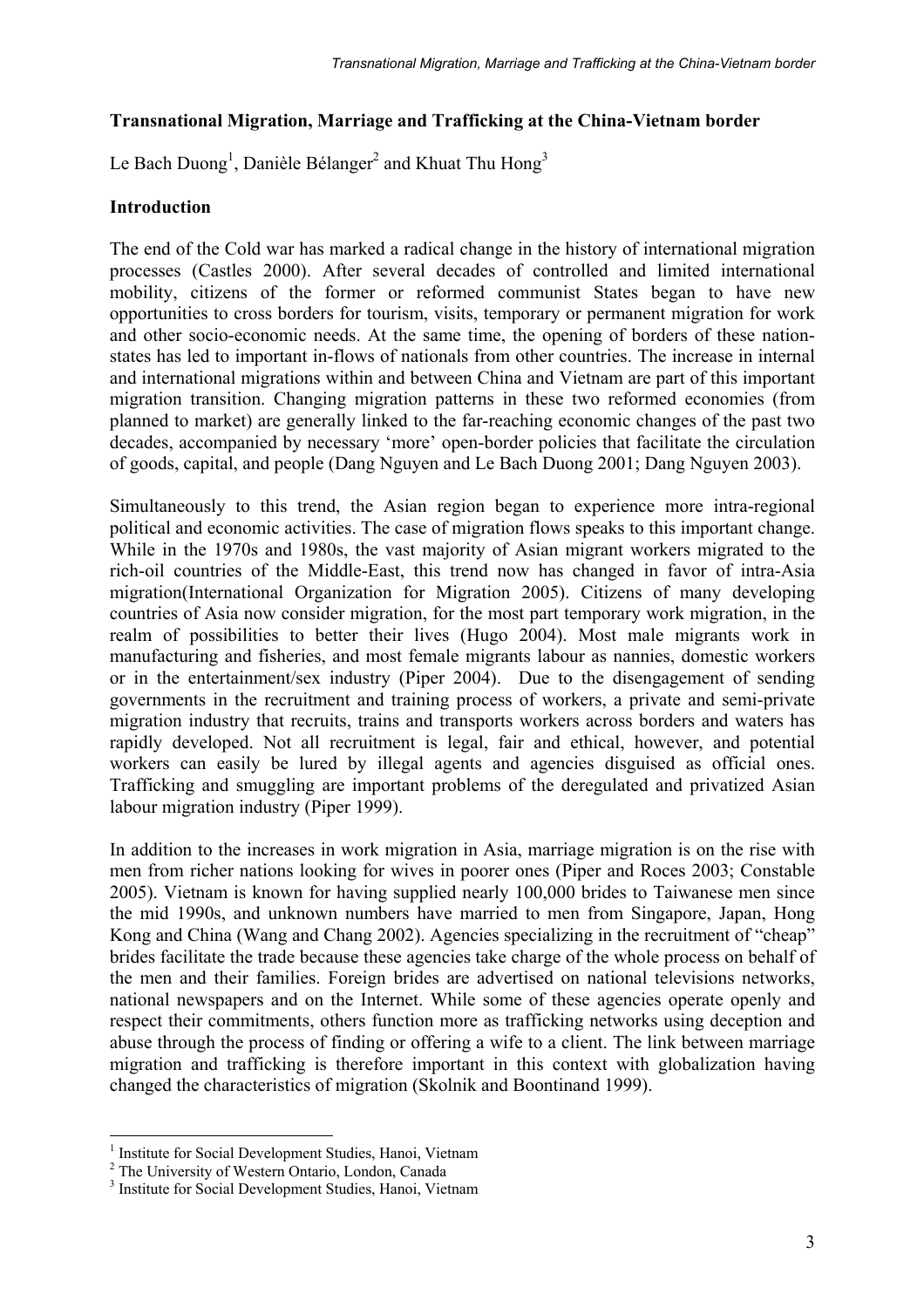Besides politics, policies and uneven socioeconomic development, the demographic landscape also contributed to the increasing demand for workers and wives within Asia. First, in richer nations, population aging and labour force shortages partly explain the migration of workers. Second, the demise of marriage by women in their thirties and forties in many Southeast and East Asian countries has created a demand for foreign brides who are constructed as suitable for housework and motherhood, in contrast to local women who prefer to work and, perhaps, not to have children (Jones and Ramdas 2004). Third, the female deficit in some regions of Asia also prompted a need for female workers and spouses, thus leading to a demand in female migrants from other regions or countries. The female deficit, brought about by two decades of sex selective abortions and female discrimination (Attané and Véron 2005), is an acute problem on the Chinese side of the Vietnam-China border, which creates high demand for female workers and for wives (Attané 2005). In this paper, we thus examine migration and trafficking in women partly as a consequence of the female deficit on the Chinese side of the border<sup>4</sup>. Moreover, we approach the demographic imbalance as one contextual factor, among others, creating demand for Vietnamese women on the Chinese side of the border. Migration policy, socioeconomic policy, nuptiality patterns, and gender constructions and relations are all part of the factors increasing female migration and trafficking from Vietnam to China. Nevertheless, the Chinese female deficit, a powerful demographic determinant of social practices and processes, certainly plays an important role in shaping cross border movements and activities.

This paper thus focuses on transnational migration, marriage and trafficking at the Vietnam-China border. This region is an interesting case because it comprises the contextual factors mentioned above. First, uneven socioeconomic development between China and Vietnam make Vietnamese seek new opportunities through cross-border economic activities or migration. However, China and Vietnam do not have an official bilateral agreement for the export-import of workers. Labour migration from Vietnam to China is thus relatively small in scale and largely prompted by individual initiatives, although some private agents actively recruit potential workers. Because it is unofficial, this recruitment is not submitted to any official regulations or policies. Second, the bordering provinces of Guang Xi and Yunnan have among the highest sex ratios in all of China resulting in a shortage of women (Banister 2004). Numerous media reports feature cases of female kidnapping and studies concerned with trafficking in Vietnam have focused on this area among other ones. Third, recent policies have opened the border to the extent that Chinese and Vietnamese nationals do not need a passport to cross the border. Some engage in intense commercial and petty trade that take place over the border on a daily basis, while others seek opportunities to live and work 'on the other side'. The train line between China and Vietnam has been reopened in the 1990s, increasing the possibilities of travel and migration between the two socialist nations. Among people that cross the border, Vietnam women figure predominantly: they enter China as voluntary (illegal) migrants or as trafficked persons.

In this paper, we argue that the conceptual separation of migration and trafficking as two independent and different phenomena hampers our understanding of cross border movements between China and Vietnam. Evidence from this paper is drawn from survey data collected in 2005 with 213 women and from interviews with a sub sample of 30 of them. All women had migrated to China (voluntarily or not) and had returned to Vietnam at the time of the study. These data offer insightful information on the complexity of these women's experiences and

 $\overline{a}$ 

<sup>&</sup>lt;sup>4</sup> It should be noted that according to the last census of Vietnam (1999) and recent analyses of hospital data, there is severe problem of sex selective abortions in Vietnam. See:

Bélanger, D., T. O. Khuat, et al. (2203). "Are Sex Ratios Increasing in Vietnam?" Population **58**(2): 231-250.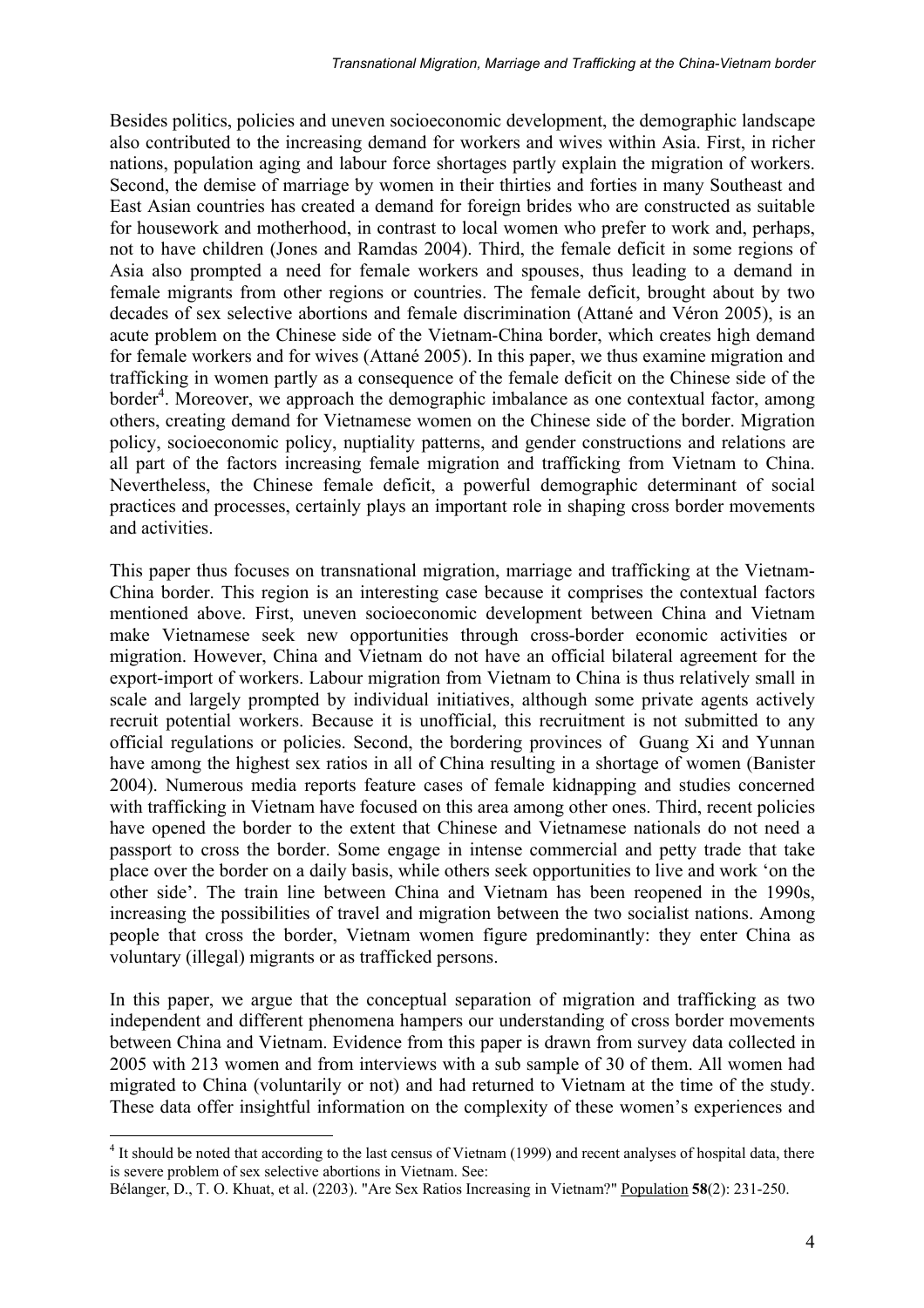on the relationship between voluntary and forced migration. Data analysis points to the wide ranges of moves, from forced, involuntary, to voluntary ones. The degrees of voluntary/involuntary in their experiences are not always easy to capture. Some women voluntarily left despite difficulties to reach their destination. A number of women felt victims of deception, but later found themselves in acceptable situations. In many cases, part of their trajectory was voluntary, but throughout the migration process, they were deceived and abused. Many wanted to go to China and once they had expressed this desired in their households or publicly, it put them at risk of being trafficked. Few were literally kidnapped and sold on the Chinese side of the border. A second argument of this paper is that, among women who initiated the migration process, the desire to marry is a strong motivation for crossing the border. While economic motivations and the desire to improve one's material life is an important theme emerging from the data, marital and reproductive desires figured predominantly in many of the stories and trajectories. The high demand for wives and female workers on the Chinese side, partly an outcome of the Chinese female deficit, is echoed on the Vietnamese side by an awareness of this demand and the realization that perhaps, one's future as wife, mother and worker lies north of the nation's border.

#### **Cross-border migration, marriage and trafficking in persons from Vietnam**

The rapid increases in work and marriage related migration flows within Asia has been accompanied by a flourishing trafficking market, particularly in women and children destined to forced marriages or forced labour, often in the entertainment and sex industry (Kelly and Le Bach Duong 1999; Le Thi Quy 2000; Vu Manh Loi and Nguyen Tuan Huy 2002). The situation is particularly exacerbated at bordering regions where crossing the border does not require a passport or a plane ticket. With problems of deficient border control and corruption, crossing a border might be relatively easy, albeit costly. At the regional level, it is estimated that over the past few decades, 30 million women and children have been trafficked in Asia (Flamm 2003). This number only include those trafficked for sexual exploitation and does not take into account trafficking for marriage, begging, forced labour such as domestic, agricultural and factory work.

For Vietnam, starting from the early 1990s, the country has been a source, transit and, to a lesser extent, destination country for persons trafficked. While the actual scope of the phenomenon is hardly known (due to the illicit nature of trafficking and the problems with defining what consists in trafficking), official estimates indicate that dozens of thousands of women and girls have been trafficked to Cambodia, China, Hong Kong, Macau, Taiwan and other third countries in Australia, Europe and North America. Estimates suggest increases in trafficking over the past decade. Three major flows have been identified – trafficking of Vietnamese women to China and to Taiwan for marriage, and trafficking of both women and girls to Cambodia for prostitution. Little is known, however, about the magnitude of trafficking in men and boys, although there are known cases of this type of trafficking. For example, trafficking for forced labour of men has been reported. Also, child adoption is also recognized as one potential form of human trafficking in Vietnam (Kelly and Le Bach Duong 1999).

Initially, trafficking took place only from a few provinces adjacent to the international borders between China and Cambodia. Due to improvement of roads, means of transportation, open border policies, and especially rapid increase of cross-border trade and tourism, it has now occurred in all provinces, and the major flows are from the deltas of the Red and Mekong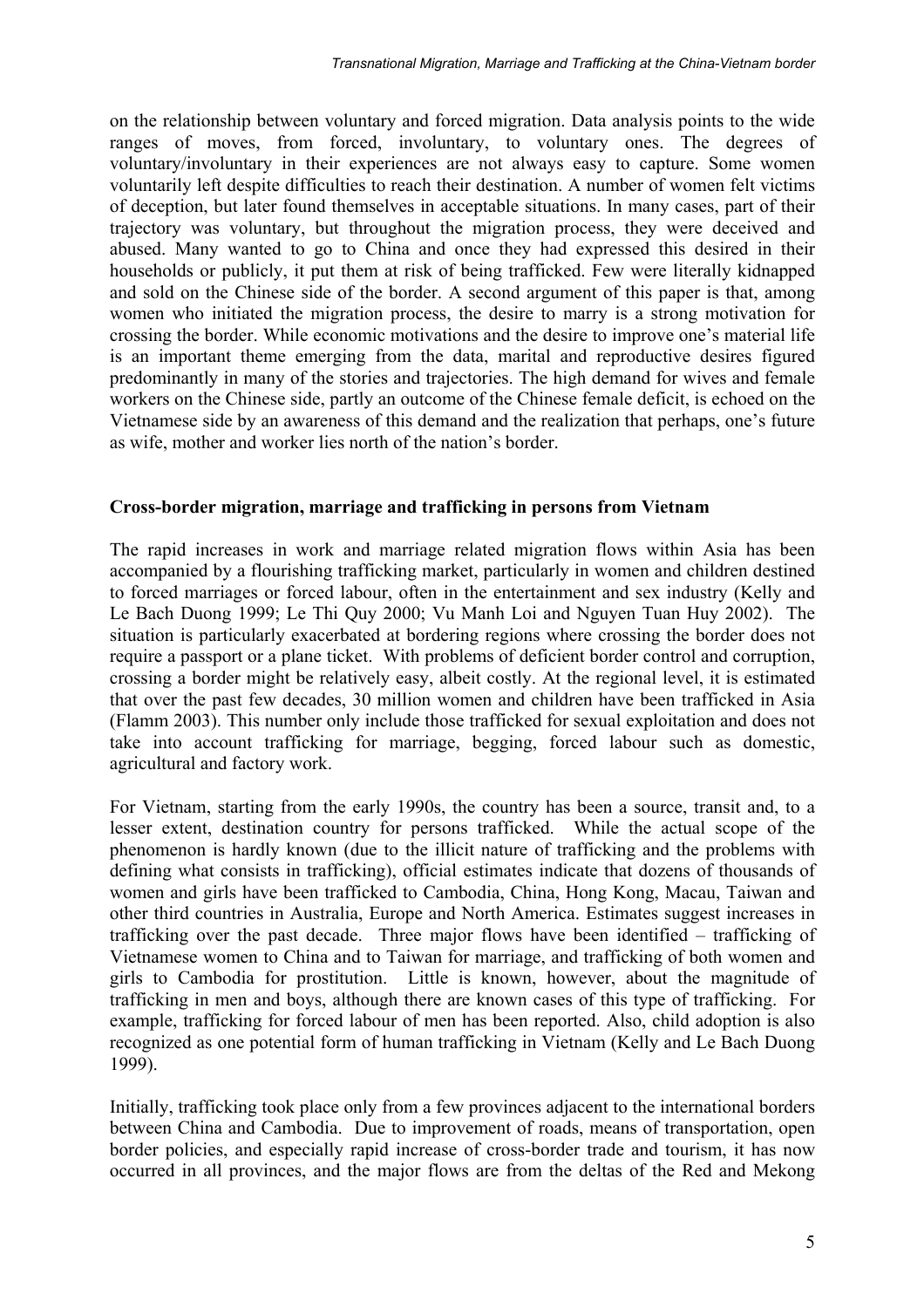rivers. Overall, reports on prevalence of women and children being trafficked are primarily speculative and inconsistent.

## **Theoretical framework**

Migration theory aiming at 'bringing gender in' is the first theoretical body of literature framing this research. Since the 1990s, migration theory has been criticized for largely ignoring female migrants and the gendered nature of migration flows and outcomes. Research pointing to the large numbers of female migrants not corresponding to the stereotype of the 'trailing wife' prompted the development of migration and gender specific research uncovering important phenomena. In this project, we particularly draw from Piper's contributions to gender and migration theory (Piper 1999; Piper 2003; Piper and Roces 2003). Piper argues that women have been left out of migration theory because of the definition of labor that ignores two of the most widely occupied jobs by female migrants: sex work and domestic work. Moreover, Piper situates the gendered nature of migration within a gendered political economy and a global patriarchal system. This feminist reading of migration allows for the inclusion of gender as a central aspect and determinant of migration flows, labor patterns, trajectories and experiences. Finally, through her empirical work on female Asian migrants in Japan, Piper shows that boundaries are blurred between marriage migration, labour migration and trafficking and puts forward a new theoretical framework which calls for the integration of these three phenomena. This conceptualization of these three types of migration is particularly important for the development of comprehensive migration policies. This paper contributes to this theoretical discussion by offering evidence from a case study of two developing nations, while most research involves migration between a developed and a developing nation.

Second, this paper treats trafficking as part of migration as opposed to trafficking as an independent type of human mobility. In fact, it is our objective to provide more evidence about the need to conceptualize migration and trafficking as related phenomena as opposed to distinct ones. In the case of the region studied in this paper, studying either migration or trafficking alone would not account for the nature of human movements and activities across the China-Vietnam border. In general, migration theories do not pay much attention to trafficking in human. Trafficking is generally studied by different researchers and from other perspectives. In this paper, by considering the two phenomena as intertwined, we wish to highlight women's agency in the process of going to China, even if they are victims of traffickers at some point in the trajectory. Rare are those that would portray themselves as having been victims from the beginning to the end of their trajectories.

The third theoretical line of inquiry we wish to contribute to is demographic theory. This paper is concerned with the long term consequences of a female deficit in one population at a border region. The female deficit is not an issue in the Vietnamese border regions. The link between demographic structure and migration is a recurrent them in demographic literature. However, the particular case of how a prolonged deficit of women may prompt certain migration and trafficking pattern has received scant attention. Due to the particular border context of China and Vietnam, the issue of demographic imbalance as a factor prompting migration needs to theoretically be considered central to the migration and trafficking flow examined in this paper.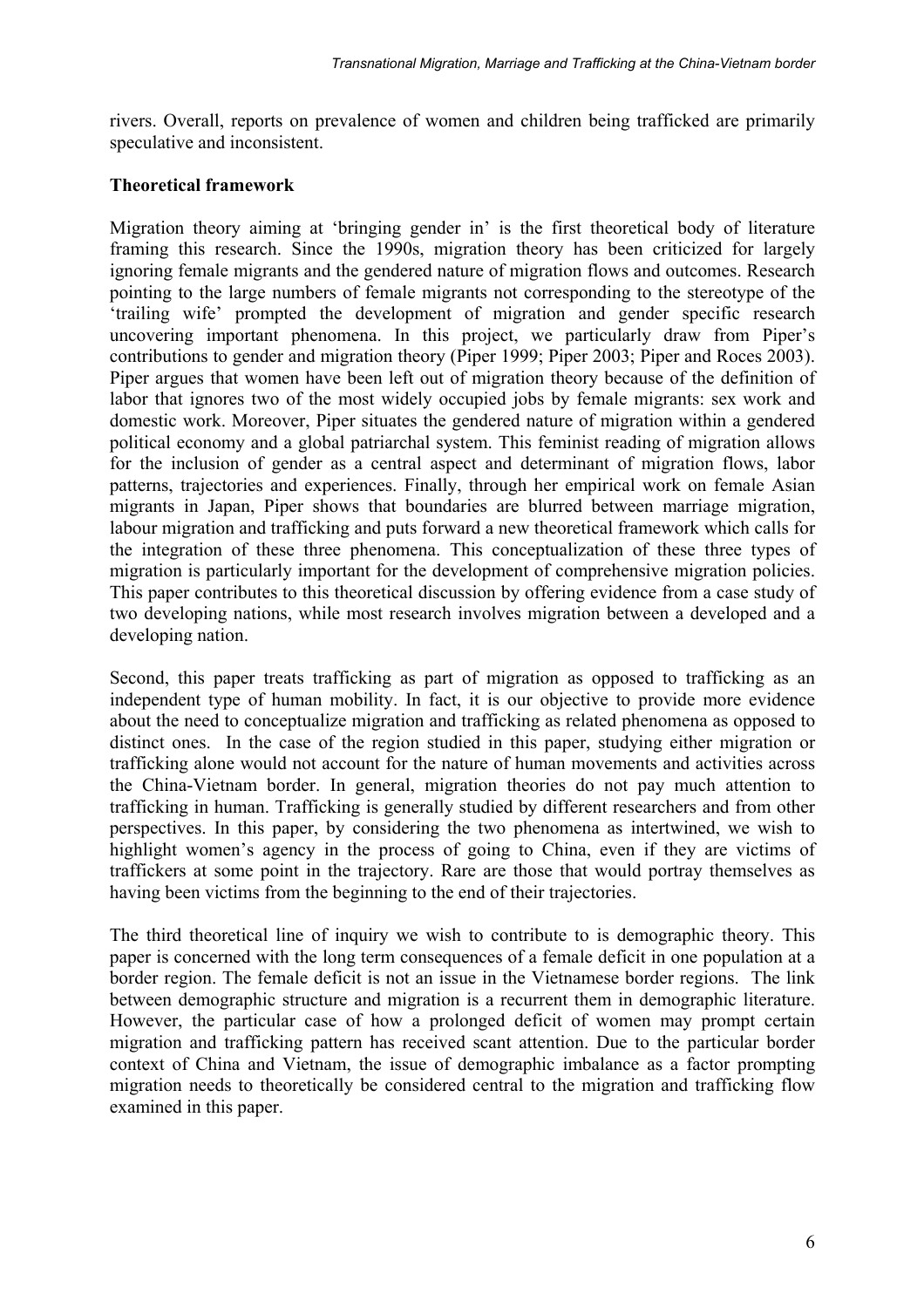## **Migration and trafficking at the China-Vietnam border region**

Because of its proximity to China with convenient transportation and cross-border trade, the Quang Ninh and Lao Cai Vietnamese provinces have been important source and transit provinces for international migration to China in the past few years. The opening of the border since the late 1990s, while facilitating economic exchange, have at the same time exposed populations from both sides to economic and social opportunities, including risks of trafficking, that are geographically dispersed but interlinked. The Vietnamese border town of Mong Cai, for example, has developed quickly into a busy commercial center between Vietnam and China. In 2001 alone, the total volume of cross-border trade at Mong Cai amounted to USD 598 million.

Together with the flows of goods and capital are the cross-border movements of people. Figures released by Mong Cai People's Committee in the same year shows that there were 105,000 "within-a-day" person-trips and 194,000 longer-term person-trips to other inland localities in Vietnam by the Chinese. From the opposite direction, 32,000 "within-a-day" person-trips to China were made by the Vietnamese through the border official gates. To cross the border, all needed is an ID card with a photo, a hand-written request, and VND25000 fee paid to Chinese border guards. There are, however, numerous illegal trips through informal routes.

Most of the moves are for trade of cheap consumption goods produced in southern Chinese provinces to Vietnam and of agricultural products from Vietnam to China. Large markets are established along the border, particularly on the Chinese side, as focal points for the trade. The vibrant economic activities at these markets have fueled the formation of a cross-border labor market of "*cuu van*", a Vietnamese term referring to goods transporters. Many of these transporters are Vietnamese women. It is at these market that, according to many observers, many Vietnamese women are "trafficked". The reasons for their movement are varied. Some go for business or employment purposes – to trade goods across the border or sell goods at the transit markets; to be recruited as "*cuu van*"; to run service establishments for tourists and local people, such as restaurants, karaoke bars, hotels, and hair and beauty saloons; or to serve at these establishments as employees. It is reported in Vietnamese newspapers that many of these service establishments are in fact disguised brothels.

The trafficking in women from Vietnam is mostly for force marriage to Chinese and for force labour in the sex industry. While trafficking for the purpose of sex work is widely known and explored in previous studies, little is known about trafficking for the purpose of marriage. Two key factors come to explain the demand for wives from Vietnam. The first factor is demographic, reflected in the important female deficit of the Chinese southern provinces. The second factor is economic, since the inflation of the bride price on the Chinese side, makes the marriage to a Vietnamese woman a lot cheaper. For some poor Chinese families, it is the only way to find a spouse for their son. Demand creates supply, and trafficking in women, including in young girls, from Vietnam is responsive to this wife market drive. According to a study conducted in two districts of the province of Quang Ninh (Hai Ha and Dong Trieu) by the International Labour Office, by the end of 2000, up to 1,188 women had left for China. Most of them are believed to have been trafficked for the purpose of marriage. A small percentage of them have returned home so far, but most still stay in China (legally and illegally), and little is known about them.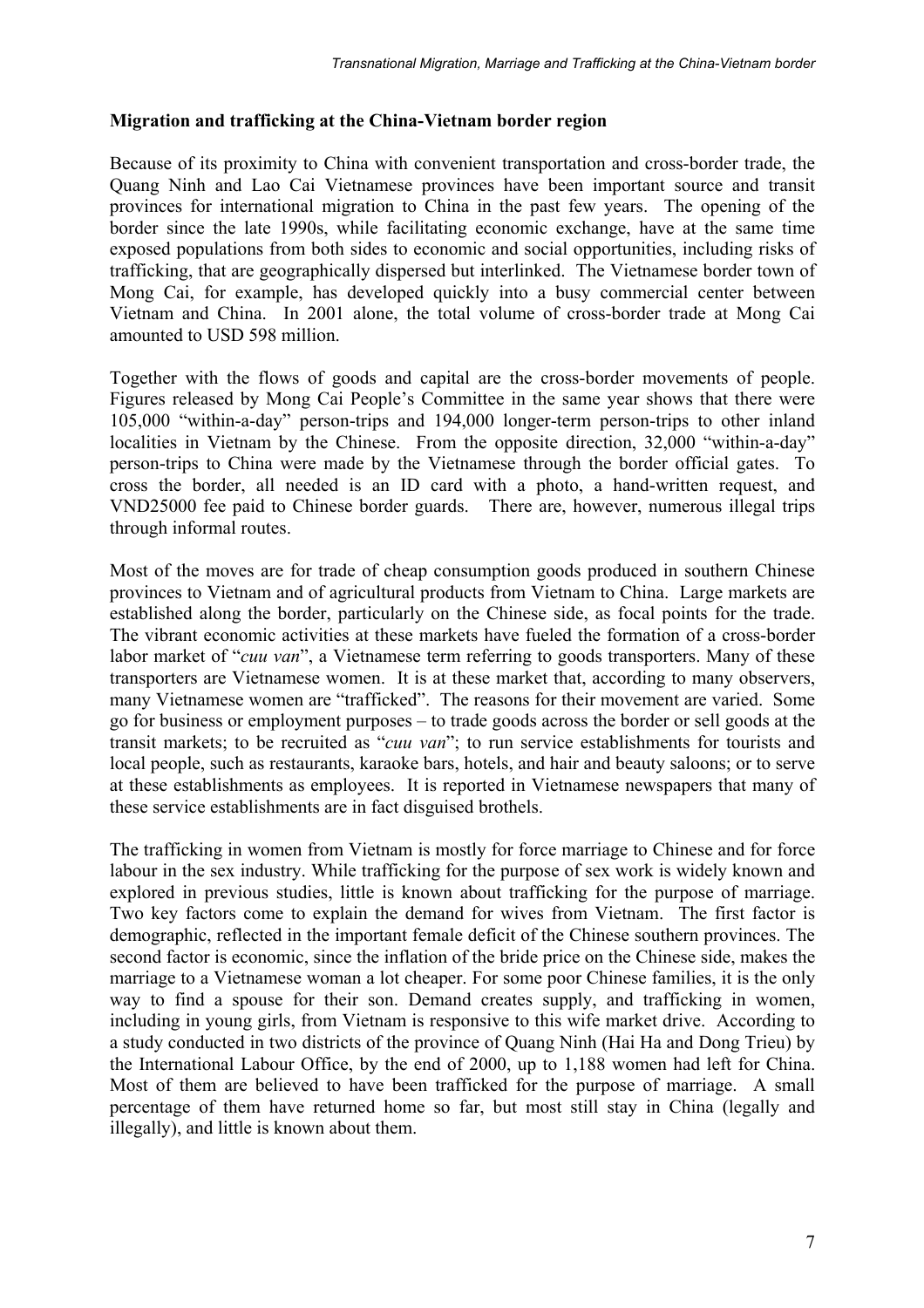Strong traditional gender roles and expectations (more in rural areas) also have a role to play in this marriage market: Vietnamese adult daughters are not expected to live with parents all their lives; they need to get married and follow their husbands (to live in the husband's house). At the same time, they are expected to contribute financially and emotionally to their family of origin in exchange for their parents' efforts and work towards their education and upbringing. This context leads some families to send their daughters away for marriage in exchange of a sum of money. Without fully realizing what they are doing, some parents participate in the trafficking and selling of their daughter. The international markets to Taiwan and China take advantage of parental expectations towards daughters and of daughters' very strong desire to help their parents. Marriage abroad is constructed as one way of possibly honoring the intergenerational contract.

In Vietnamese society, contradictory constructions of women marrying to Chinese or Taiwanese men abound. On the one hand, there is a negative opinion about this type of marriage and migration because it departs from social norms and local ideals. Women marrying to non-Vietnamese and away from home are often almost considered sex workers selling their bodies to remote individuals. On the other hand, these women are pitied and somewhat respected for their courage to fulfill their female responsibilities by making a very difficult choice. These responsibilities include getting married; have children and helping one's natal family through remittances. In spite of the negative image of women marrying to Taiwanese and Chinese men, Asian international marriages are increasing in number. Agencies and traffickers are skilled at putting forward the numerous advantages that such marriages *might* offer to both women and their families, often deceiving them about the very high risks involved in these arrangements. This situation puts women at risk of being deceived, abused and trafficked. Apparently honest agents are often disguised traffickers only interested in making profit. Rural families have limited understanding of the phenomenon and are often trusting of these agents, therefore sometimes involuntarily selling their daughters.

Migration and trafficking tied to the sex work industry is better known in the region. Newspapers and reports in Vietnam have reported on establishments located in Chinese border towns adjacent to Quang Ninh and Lao Cai provinces where Vietnamese sex workers are working. Respondents approached in this and other researches reported that there are hundreds of Vietnamese women and girls at these establishments run by Vietnamese and sometimes Chinese entrepreneurs. Clients of these disguised brothels are both Vietnamese and Chinese. With the tourist industry booming in the Chinese southern provinces, many Vietnamese now travel across the border without a visa or a passport. Many Vietnamese men find sex services in these establishments very appealing. While being in China, they have a choice of sex workers coming from different provinces of Vietnam, with some as far as from the Mekong River delta. Chinese sex workers can also be found in these establishments. This development of commercial sex market in the context of opened borders has led to the migration and trafficking of Vietnamese women and girls to these Chinese provinces, sometimes not only limited to border towns but also to far regions into Chinese territory, for example to Guangzhou and beyond.

# **Method and data**

Data for this article is drawn from a study conducted by the International Organization of Migration. The study was carried out in three localities: Ha Long city, Mong Cai town, and Yen Hung district of Quang Ninh province. These sites are documented as important source and choke (transit) points of trafficking in women and girls, not only from Quang Ninh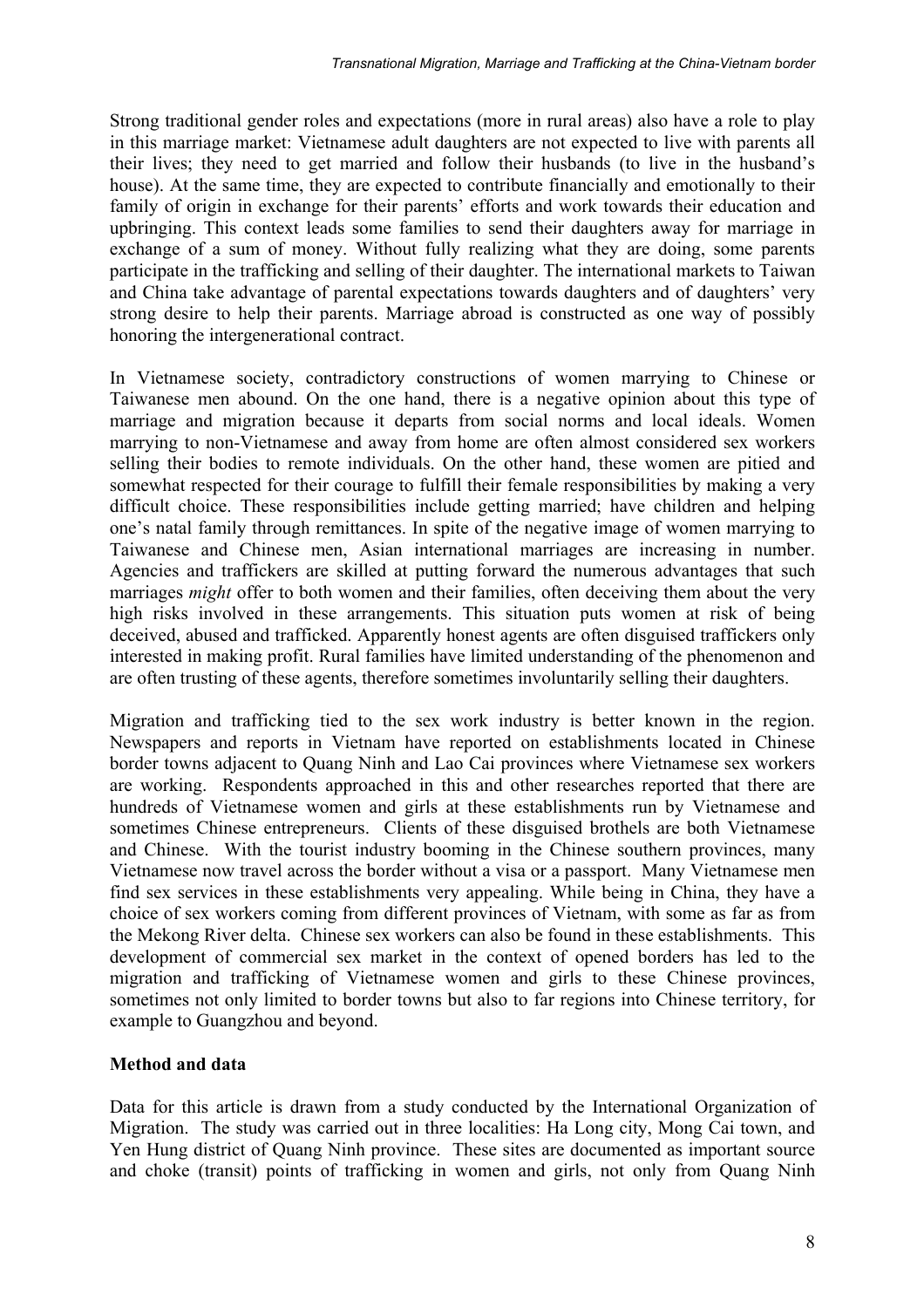provinces but from all other provinces in Vietnam as well. A short description of the research sites follows:

## *Ha Long city*

Shooting site of the famous movie 'Indochine', Ha Long is the first tourist attraction in Vietnam. Important flows of European, North American, Asian and Vietnamese tourists converge to this small town where demand for entertainment services is booming. Demand for sex workers is also growing. Vietnamese nations from all over the country migrate to Ha Long in the hope of finding unskilled and low-skilled jobs. Ha Long is considered as a destination for domestic trafficking and as a transit point before being further trafficked to China.

#### *Mong Cai town*

The town has a border gate with China. It is an important trading point between the two countries, and there is a high mobility of people across the border to serve trading activities. Like Ha Long city, the town is believed as a transit point of cross-border trafficking.

#### *Yen Hung district*

Yen Hung district is an agriculture area, which is located in the middle of the national high way connecting Hai Phong and Ha Long (both cities are located on the Northern east coast of Vietnam). Since farming does not create sufficient work to the local population throughout the year, the district has a relative large number of female out migrants, who work far from home in the two nearby economic developed centers – Ha Long and Hai Phong. Without being equipped with relevant information and knowledge, the mobile women become vulnerable to both domestic and cross-border trafficking. In addition, the district does not have any counter trafficking project yet.

#### Sample and data collection tools

The data were collected through a questionnaire with 213 women who were trafficked, and/or had migrated to China, had lived in China for some time and had returned to their Vietnamese community of origin by the time of the study. The objective of the survey was to describe the population of migrants/victims of trafficking and to understand the process by which women had been trafficked. Questions were asked to study participants about the process of migrating/being trafficked to China, their life in China and their return to Vietnam.

Through the support from the local authorities (District People Committees) and the Vietnamese Women Union (a national mass organization), a number of women who were reported to have been victims of traffic were identified and approached. Interviews were undertaken with those women. Afterwards, each woman was asked to approach three other women they knew who had been trafficked. The initial set of respondents interviewed the second set of women themselves. This method facilitated the identification of cases and put women more at ease during the interview process. The initial set of participants received adequate training for the administration of the questionnaire. This respondent-driven sampling method allowed the identification of a total of 213 women who had been trafficked to China at some point in their lives. It is interesting to note here that the definition of 'having been trafficked' was initially set by the local authorities. Some women, however, disagreed with this label in describing their trajectory. The local authorities' definition encompassed any migration process within which there was deception or abuse in the destination and reason for migration.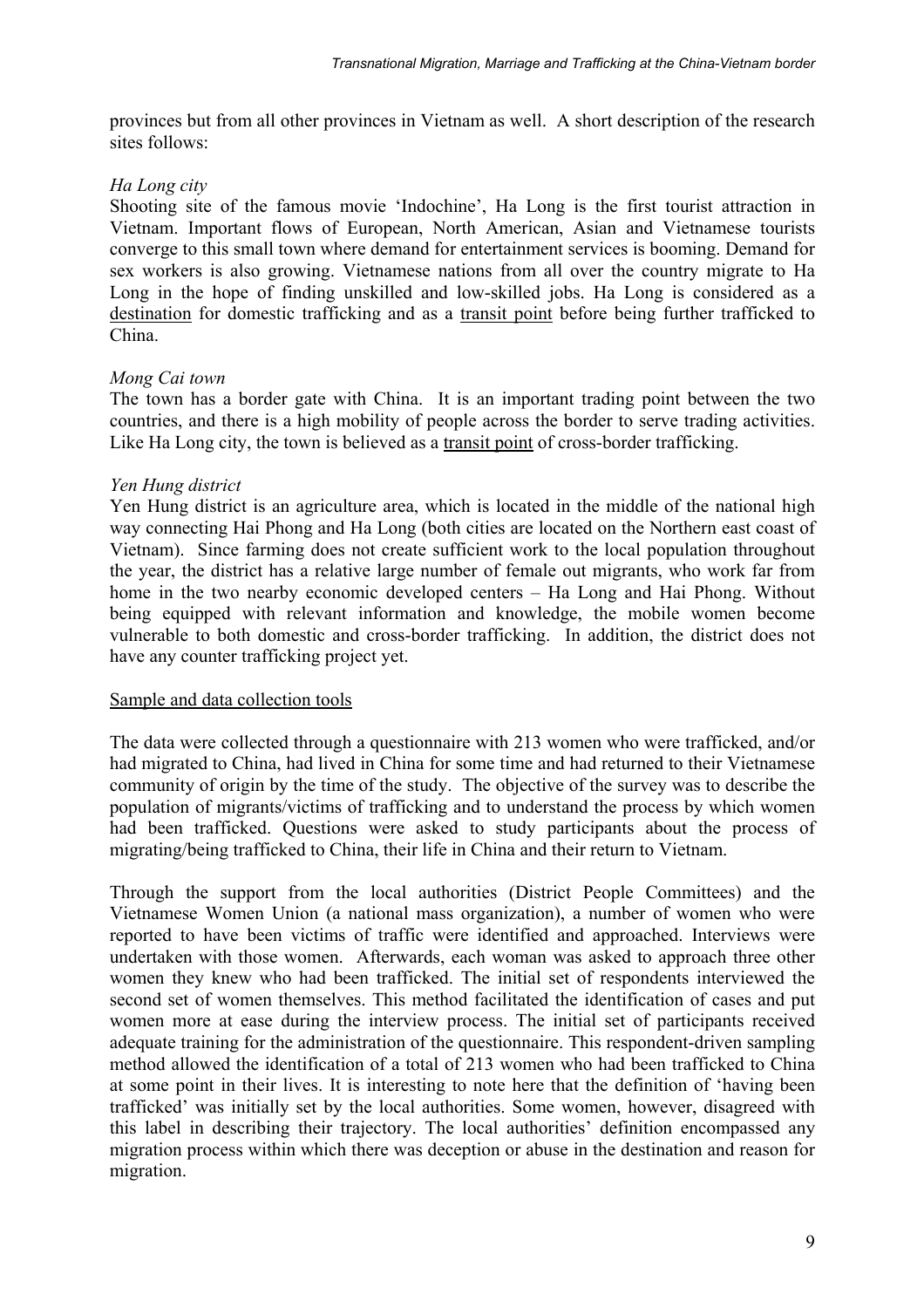To have a qualitative assessment of trafficking information, semi-structured in-depth interviews and focus group discussions (FGD) were also utilised. A total of 30 semistructured interviews and 8 focus group discussions were conducted. The interviewees and informants comprised of trafficking victims, families of victims and other local people as well as cadres of the local authorities and of mass organizations. The semi-structured in-depth interviews and FGD aimed to discover individual, community, and policy factors that make people vulnerable to trafficking. It also provided rich information on migration/traffic as an experience and a process.

One limitation of these data is the reliance on the experiences of returnees. In many cases, returnees have been forced to go back, or they have escaped from situations of forced labour or forced or difficult marriages. As such, we do not have a sample which is representative of the trafficked as no information is known of those who stay.

#### Sample characteristics

## *Age*

The mean and median of ages of the 213 trafficked women (at the time of their being trafficked) are 25.3 and 24 respectively; with the age distribution skewed toward group age 30 or less (accounting for 78.1 percent of the total). Contrary to the common belief that trafficked women are of young ages, the data collected from 213 women show that they can be of old ages as well: the range of their ages by the time of their departure is from as young as 12 to as old as 50, and the time span of the trafficking from as early as 1984 and as late as 2004, a few months before the study (March 2005). Another important finding is that there is a relatively high number of women who were trafficked when they were younger than 18, accounting for 11.2 percent of the sample. If we include also those aged 18 as children, as does most literature on this issue, then the figure jumps up to 20.4 percent. Indeed, the largest age group consists of women who are between 18 and 24 years old, accounting for 40.3 percent.

# *Ethnicity and religion*

Almost all of the studied women (96.2 percent) are Viet (Kinh), the dominant ethnic group in Vietnam. There are only 8 women of this group who are of other ethnic groups (3.7 percent). The international literature suggests that ethnicity is an important dimension of trafficking, viewing women of ethnic minorities living in mountainous communities as particularly likely to be trafficked to China because they are much poor and have little education. They are believed to be more easily tricked. This view is not supported by the data collected in this study, despite the fact that the actual population of trafficked women is unknown to give a valid conclusion. One possible explanation is that women of ethnic minorities have clung more tightly to their traditional cultures because of their isolation and group migratory practices, and have not been influenced by other cultures such as the rural Vietnamese have (Kelly and Le, 1999). In terms of religious belief, most of the studied women (89.2 percent) do not follow any world religion. A total of 8.45 percent follow Buddhism (the major religion in Vietnam) and 2.35 percent follow Catholicism.

# *Marital status*

There is a very high rate of divorce, which account for about one fourth (26.8 percent) of the total study group. This is largely due to the fact that many had gone to China for marriage, voluntarily or forced, and then returned/escaped to Vietnam. About a half of them (51.4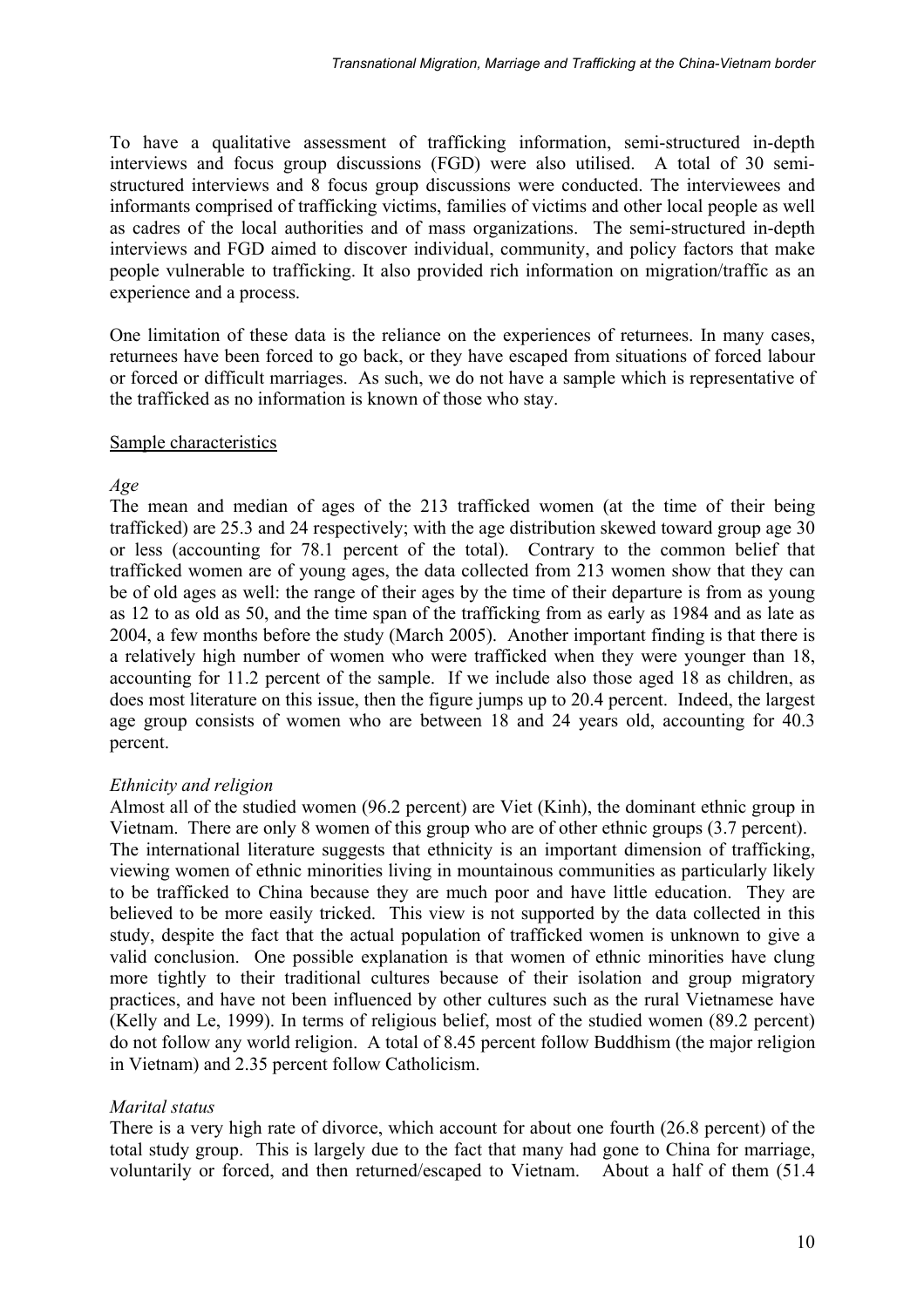percent) is currently married, some with husbands (Chinese) living in China. Single women account for 18.4 percent of the total. There are 4 women (1.9 percent) currently living with a male partner but without being officially married. Also, 7.5 percent of the women surveyed are widows.

#### *Educational attainment*

The educational attainment levels of the respondents are relatively low. However, most of them have some education. Only 4.2 percent are illiterate. The majority (42 percent) have attained primary education and lower secondary education (46.2 percent). The proportion of women with upper secondary education is low (7.5 percent).

## *Occupations and income*

At the time of the study, 68.8 percent of the group was unemployed. One of the reasons is that many of them cannot easily reintegrate into the community and lack access to land. Unemployment is always a key dimension of vulnerability regarding poverty and risk of trafficking, as confirmed by the literature. Stories told by the respondents themselves show that the need to find a job and earn an income is one of their reasons for migrating. After leaving, many of them became victims of traffic at place of destination.

Regarding occupational structure, a high percentage of them work in agriculture (56.3 percent). The second largest number of women is working in low-income petty trade and small business, accounting for 20.8 percent. Most of them work in Ha Long and Mong Cai town. There are also many women who worked as hired labourers (15.1 percent).

A closer examination of these hired work reveals their characteristics of low-paid and sporadic in nature: construction assistant (*phu ho*), baby sitting (upon request), cook and dish washing at food-stalls in the market, coal-pieces pickering (to sell), goods transporters (to markets, including markets in China), house/food-stall cleaning, porter, ploughing (for hire), soil digging, etc. There are 2.6 percent of the returnees that work as garbage collectors. This figure for the vulnerable women is 4.7 percent. Finally, a number of the studied women work in fishing, not on boats, but simply catching sea and freshwater creatures like crabs, snails, fishes, etc.

Being trapped at that bottom of the local labour market, all the women under the study have to struggle to maintain an insufficient income for themselves and their family. In responding to the question of their opinion on family income sufficiency, 90.6 percent answered that it is insufficient, of them 64 percent consider it is not enough at all. Only 9.4 percent of the entire sample finds it relatively enough. In addition, many (79.8 percent) have to support family members. In average, they have to support about 2 dependents (mean and median of dependents are 1.91 and 2 respectively) who are their own children, old parents, brothers, and sisters.

# **Crossing the border**

An important finding of this study is that although the women surveyed were labeled as past victims of traffic into China, the vast majority wanted to go to China initially. It was through their attempts to find ways to migrate and live in China that they felt between the hands of traffickers. For the study participants, the two most important motivations for leaving are economic and family related. On the one hand, women construct China as a land offering more job opportunities than Vietnam and hoped to find a cash earning activity there. On the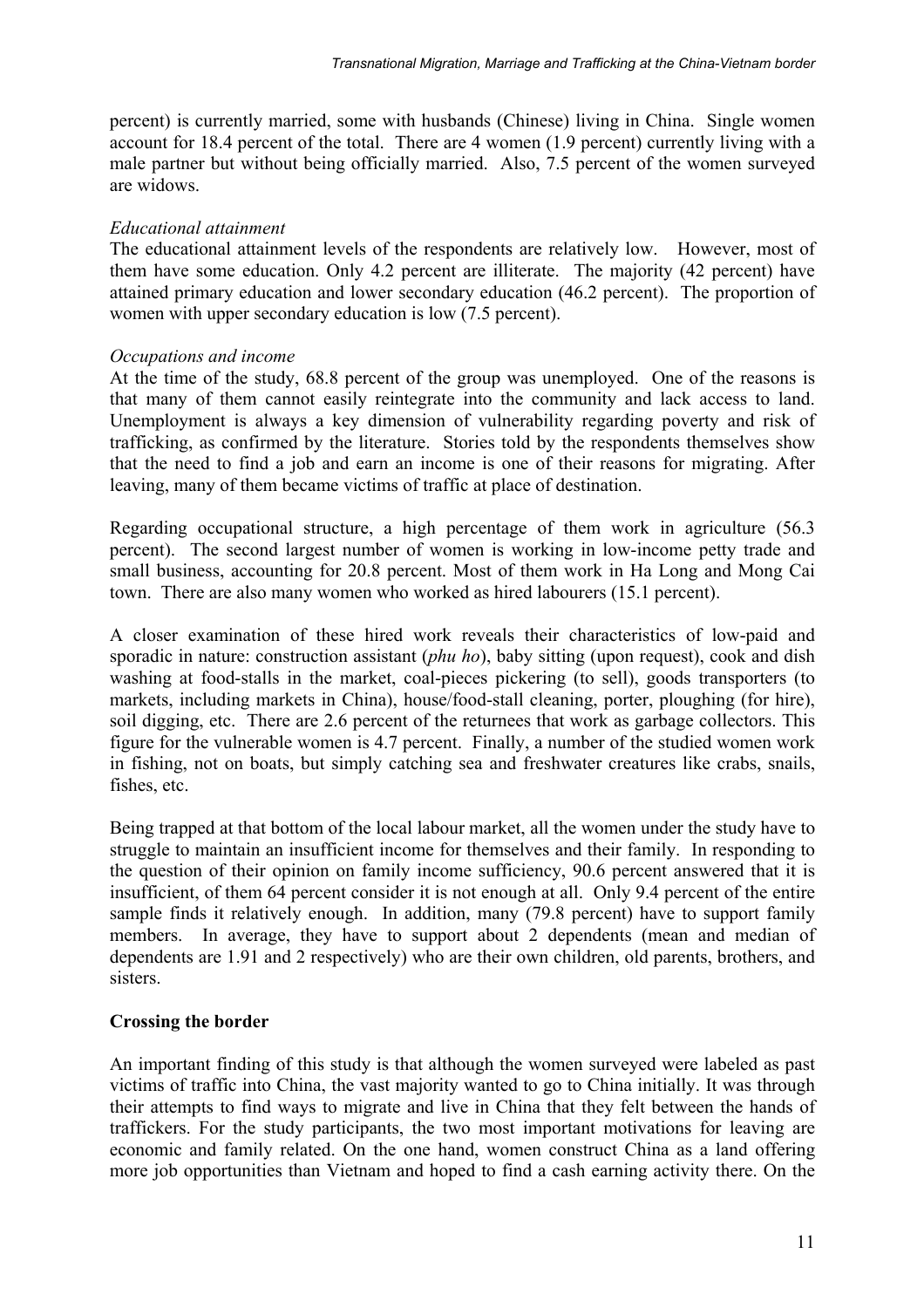other hand, many women wished to find a husband and have a child and, after having failed to do so at home, imagine that China will give them a better chance to achieve this desire. In many cases, the desire to marry and work overlaps and equally prompts women to consider and initiate migration.

# Marriage

Women in Vietnam, especially in the rural areas, are under strong social pressures to get married and have children, particularly son(s). The pressures come not only from their own family, especially their parents, but also from the community. Women of 24-25 years of age are considered to be already "old" or "impossible" to get married (Bélanger and Khuat 2002). Their parents consider them as "burden", as "delayed-action bomb" (i.e. a threat to the family economic and social well-being). Older single women are shameful and potentially harmful to their family's reputation. Single women considered too old to marry are often the victims of gossips and stigma (Bélanger and Khuat 2002).

The social pressure for marriage is particularly strong for women who are beyond the socially-defined appropriate age for marriage (18 to 24 or 25 years old), or those having some "problems" like being considered "ugly" or not very resourceful or stupid. "Those women who are ugly go there (China) to get married" (FGD with local authorities in Hai Dong commune). For them, China looks like a land of social opportunities, as they can find a husband there. Thus, they are highly at risk of being trafficked. "Vietnamese being trafficked there [in China] include also those who are old, deaf, or widow.... I followed her [trafficker]..... Some people said something to her that I could not understand, but when I asked her later, she told me that they wanted to buy me". Older women in their 40s are "sold" as wives for men in their sixties and seventies.

The desire to get married explained the departure of many women of the study sample (close to 30 percent), of them some were trafficked: "I did not think that life there was better than here. She [the trafficker] said that if I went there [China] my life will be good because Chinese husbands will do everything to support a wife and children and I will not have to do anything. But I told myself that it is impossible that a husband would do everything and I myself should also work. I just though I should go for my own life... as a woman I need a husband and children" (Trafficked returnee).

In addition to the desire to get married or find a good husband, there is a strong need for women to have children. All married women are expected to have children and at least one son in order to continue the husbands' family line. At the individual level, the need to have children is commonly felt for both emotional and economic reasons. Economically, women themselves find that having a child is an important asset, as they can be supported by their children when they reach old ages. Emotionally, the importance of children is even more pressing. Such needs are particularly acute for women in their thirties and older. As admitted by one returnee: "I do not think that I was trafficked. For my own life, I wanted to have a child, so I went. I was already old when I left [32 years old]. As I am getting old, I want to have a child. Many people left for the same reason, not only me, so I went"*.* (Trafficked returnee).

In addition to the social pressure of meeting social norms with respect to marriage and childbearing, economic consideration also lies behind the desire to get a husband of some women. The idea of having a husband as an economic asset underlines the decision to migrate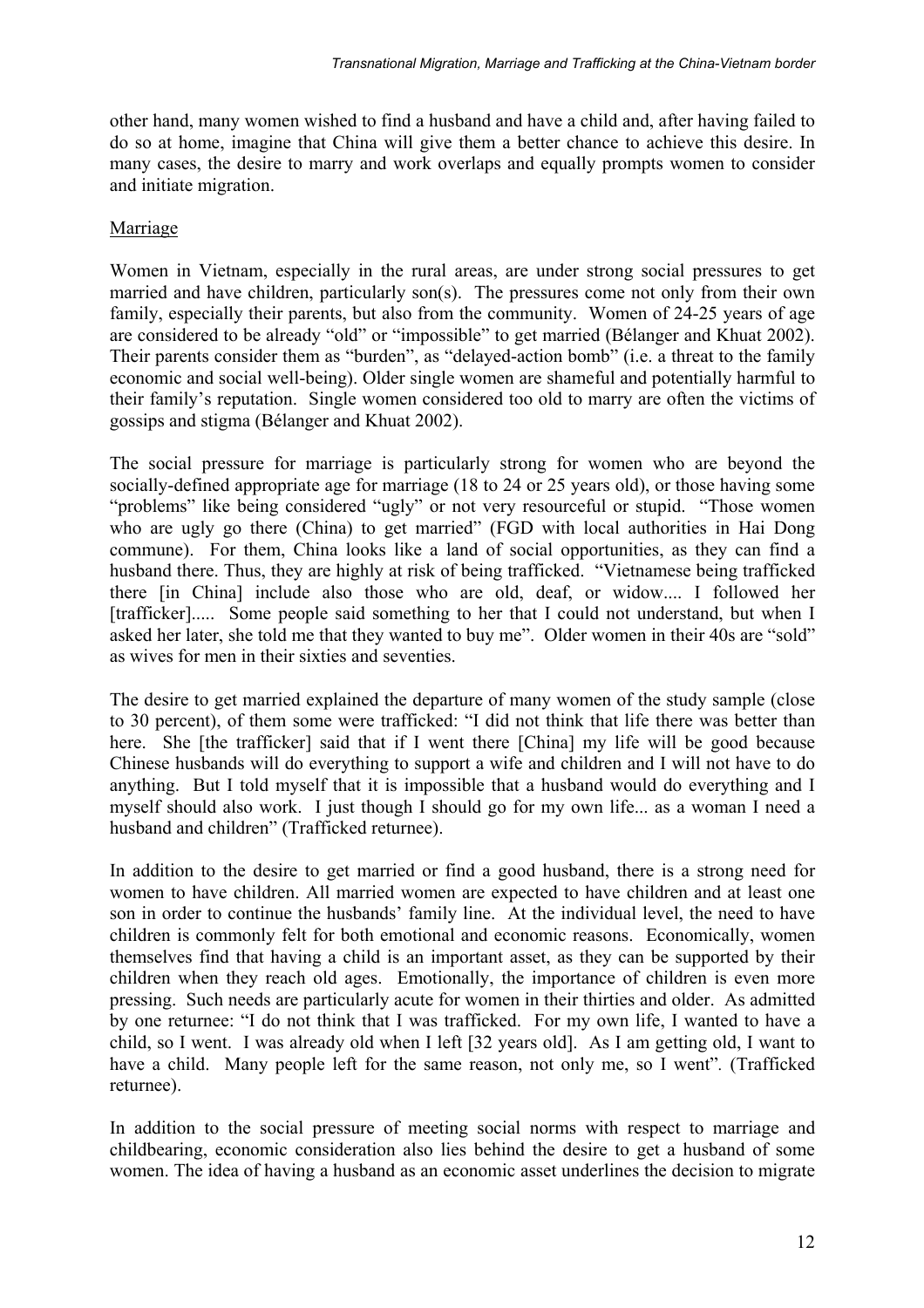for many women surveyed and interviewed. "Many women are like me, abandoned by husbands, very poor. So we thought just go to get a husband to rely on him." (Returnee),

Many women in the sample left their home villages and crossed the border with the expectation of a better life with a Chinese husband. Most of them, however, had received been deceived either involuntarily by well-intentioned relatives and friends who were poorly informed themselves, or by traffickers who lure women into wishing for something that rarely exists.

 "*...* We live here and often traveled to China to sell goods. We know some Chinese words, enough for simple communication. Because we were abandoned by our husbands, when someone came and asked if we wanted to get married with a Chinese, the offer sounded very interesting. They were saying getting married with the a Chinese is very good, because of this and of that, he will take care you very well, you do not have to work hard, do not have to sell goods in market, poor you to be abandoned by your husband etc. Even women friends said 'we should not work this hard. We should get married to the Chinese to have plenty of Yuans to spend.' " (Returnee).

As such, social pressure for marriage, and to have children, has produced vulnerabilities for women. Getting marriage was thus widely reported by most of respondents in the present study, and many others, as the main trap attracting adult single/divorced women (or women with unhappy family situations) to go to China to get married.

While some women voluntarily go to China, a relatively high percentage (29.1 percent, or close to one third) were in fact sold to Chinese men as "wives", legally or illegally. It is reported in government reports and other researches that many Vietnamese women are forced to marry old and disabled men, sometimes with multiple men, as documented in the aforementioned ILO in which one woman had to marry three brothers as a common wife and another woman were forced to marry four men (Vu Manh Loi and Nguyen Tuan Huy 2002). The present study also comes across similar cases: "She [daughter] was sold to get married with an old [Chinese] man aged like her grandfather for 5,000 Yuan. She [the trafficker] told my daughter that she gave me 2,000 Yuan but I in fact received less than 500,000 Dong. She [daughter] has a child with the old man. Then he got blind and forced her to marry his younger brother. Then she ran away.... See, get bind then transfer his wife to his brother... just to keep their family line [to have children with the younger brother]" (Mother of a trafficked woman). Son preference in China, like in Vietnam, remains strong, previous researches have documented cases trafficked women were abandoned by their Chinese husbands as they could not give birth to sons for them.

# Labour

Poverty has been considered in the literature to be one of the major causes of trafficking, or trafficking risk. For the present study, poverty and economic difficulties are the recurrent themes heard in all the interviews with the returnees. Statistics of the study also show that all the returnees are from very poor families.

Nevertheless, it is important to notice that the link between poverty and trafficking is by no means direct. As observed by the Youth Union leader in Mong Cai town: *"*Generally speaking, almost all of them [the trafficked] are poor, thus are easily cheated to go to China. Women from better-off family never are", poverty has been translated into expectation of people to migrate in order to seek for better economic opportunities, making them vulnerable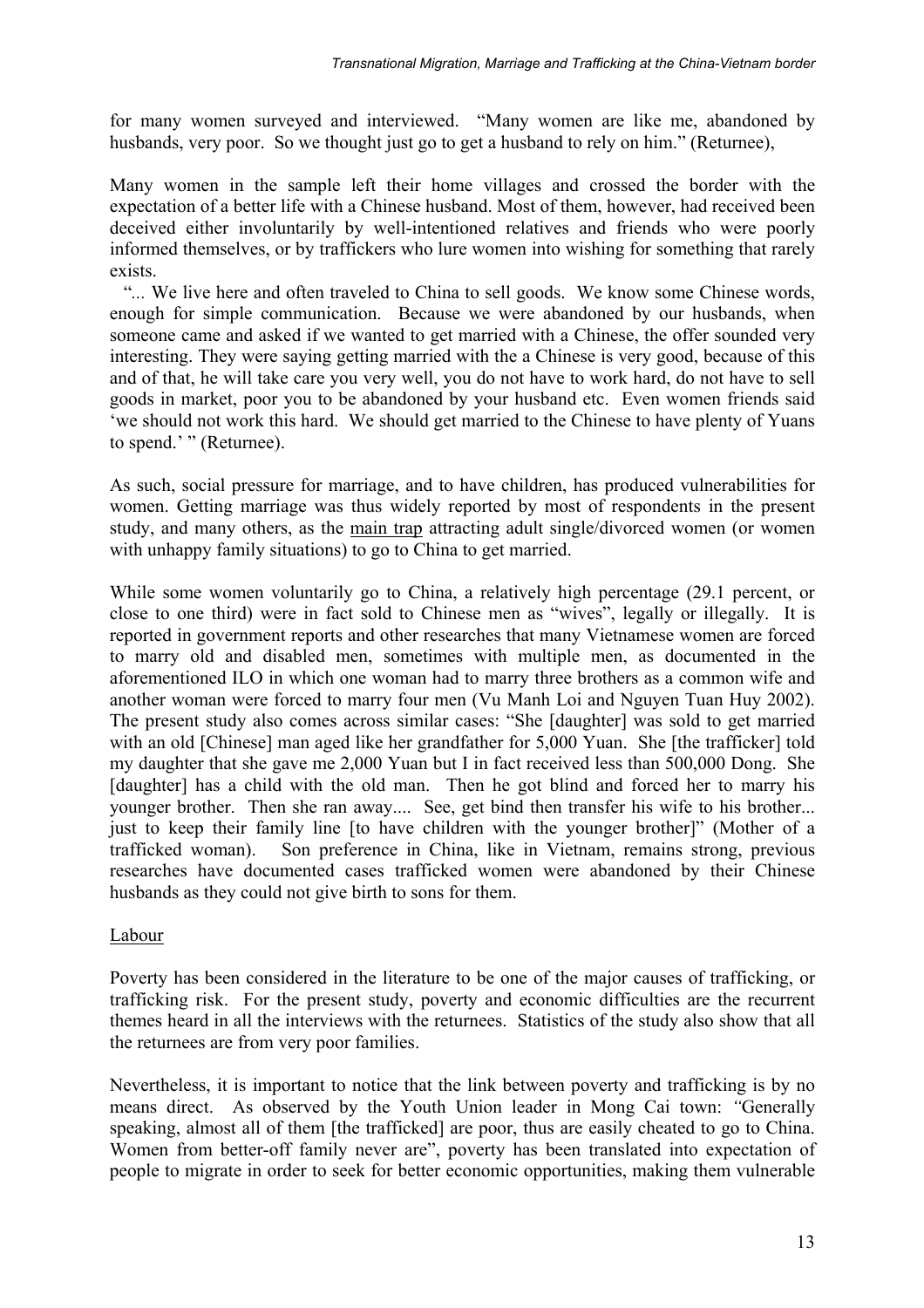to tricks of traffickers who can easily lure these women into their criminal human trade. Thus, poverty should be regarded as the indirect cause of trafficking. Literature on migration repeatedly call for careful consideration in linking poverty directly to migration, as studies across the world have shown that poorest areas are by no means the only places of origin of migratory flows, including trafficking in humans.

Another risk factor at the individual level that is highly correlated with low economic status is vulnerable employment status, including unemployment, underemployment, and unstable employment. For the study sample of women, a large number of them were working in agriculture (close to 60 percent). About one fifth of the women were working in petty trade, and slightly smaller number of women was working as hired labourers. These jobs provide very low, unstable and precarious incomes, barely enough for daily survival. Low education, lack of marketable skills to work in non-agricultural sectors, and their very low position in the labour market are all factors explaining their income insufficiency which eventually into the decision to migrate. When approached by traffickers, and given their low awareness and understanding of trafficking, they easily fell into traffickers' deception.

 "I was selling rice rolls in the market when a young woman whose face was wrapped beneath a scarf approached and asked 'Do you want to have a job. Why are you selling these things? It's not enough to buy rice to eat. If you want, I will introduce you to jobs that can give you hundreds of thousand [dong]. I left my rice rolls baskets to follow her immediately. She took me to Dong Hung [in China]. We stayed two days, and then traveled two more days to Guangzhou. I later escaped with five other Vietnamese women" (Trafficked woman).

"I made about 20,000 dong a day [about US\$1.3] but my job was not stable, once in a while after four or five days. I work only a few days a month..... Some months I made 400,000 dong [about US\$25], but in other months I made no money. How could I not try to go?" another returnee admitted.

The problem of unemployment is particular acute among the youth. In Mong Cai town, for example, "up to 20 percent of the youth is unemployed" (Women's Union leader). Meanwhile, in this town "there are only a few small enterprises with low employment demand". Indeed, the lack of skills needed by local business enterprises is another cause of youth's unemployment. It is even harder for them to develop their own business, due to the poor local business opportunities, their low capability in terms of skills, and, last but not least, their lack of capital, according to the leader of the Mong Cai Youth Union. Therefore, income possibilities across the border are appealing to most of them. As aforementioned, at the border town of Mong Cai, cross-border trade has led to the formation of a cross-border labor market where both men and women are actively participating, mainly as *cuu van* or traders. "If you stay at the border, you will see how large the number [women crossing the border to work] is.... Not only in my community, but in all Mong Cai, two thirds [of women] are working in China (Returnee). Then what may happen is trafficking situations in which many of the women under this study fell into: "She said I should go to her home to carry oranges to Vietnam to sell. I came and saw she did have oranges in her home. She said I should wait for her and we would go back [to Vietnam] together. I waited for a long time, then wanted to leave but she then stopped me, forcing me to get married with a Chinese man" (FD, Hai Dong).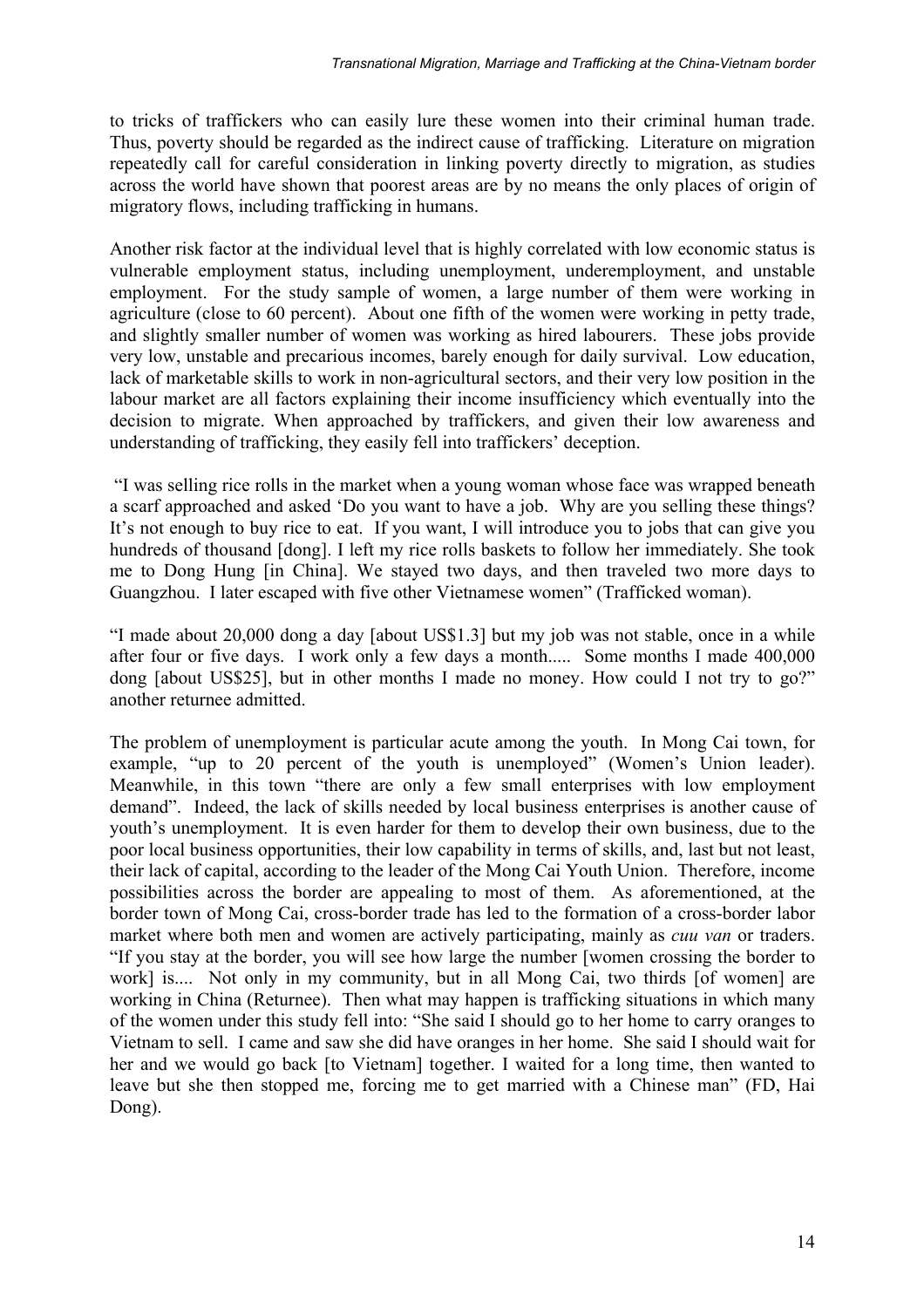# Sex work

Although the major purpose of trafficking in Vietnamese women to China, according to the literature, is for marriage with Chinese husbands, there are also reports about trafficking for purpose of commercial sex work. The study of the ILO reports that from October 15, 2000 to October 15, 2001, there were 32 cases of illegal exit to China to work as sex workers. It quoted a border guard saying:

"For young women, they are cheated to China to work as sex workers in bars and restaurants. In this case, the traffickers may receive 300-500 Yuan (Chinese currency). When they are no longer fit for the job, the owner may sell them again [for those Chinese men who want to marry Vietnamese women] for higher prices", and

 "There are many Vietnamese women work as cave (prostitute) in China. They are majority in nearly all brothels". (Vu Manh Loi and Nguyen Tuan Huy 2002)

For the present study, 15 out of 213 returnees (or 7 percent) were trafficked to work as sex workers. This number, however, does not tell us the actual scope of commercial sex work in Chinese towns. According to the in-depth information provided by one returnee alone, in her establishment (a hotel) there are dozens of Vietnamese sex workers. Her establishment is just one among many others, with Vietnamese girls and women are serving clients, both Vietnamese and Chinese. Sex workers might be underrepresented in our sample since it might be particularly difficult for sex workers to escape. Working as illegal workers, their employers confine them so they do not run away.

# Traffickers

The Vietnamese supply of wives and commercial sex workers into China is brought about by traffickers. While no interview was made in this study with traffickers, and no police report or court case statistics are available to have a sketch of traffickers' profile, interviews with the returnees and their relatives provide some information of who the traffickers are and what tricks they use to lure women and girls.

Traffickers that approached women surveyed are from different backgrounds. They are mostly women, although occasionally there are men involved, as in the case of one respondent who was approached by a Vietnamese man who offered the woman to marry to a Chinese middle-aged man. Traffickers can be relatives, friends, or people from the same community.

"Sometimes, they can be our neighbors. They convinced us to follow them to get a job with good income. There are cases they [traffickers] are even cousins. I know a case when a sister-in-law cheated her husband's younger sister. The parents [of the victim] thought she [the victim] went to China to work with her sister-in-law" (GD, Hai Dong).

Being in such a close relationship, traffickers can easily gain trust from their potential targets. As admitted by one returnee, she followed a cousin to China simply because "I do not think that relatives can make any harm to me" (Young female, 24 years old). Another respondent was persuaded by her (female) friend to travel to China as a tourist and then ended up being sold.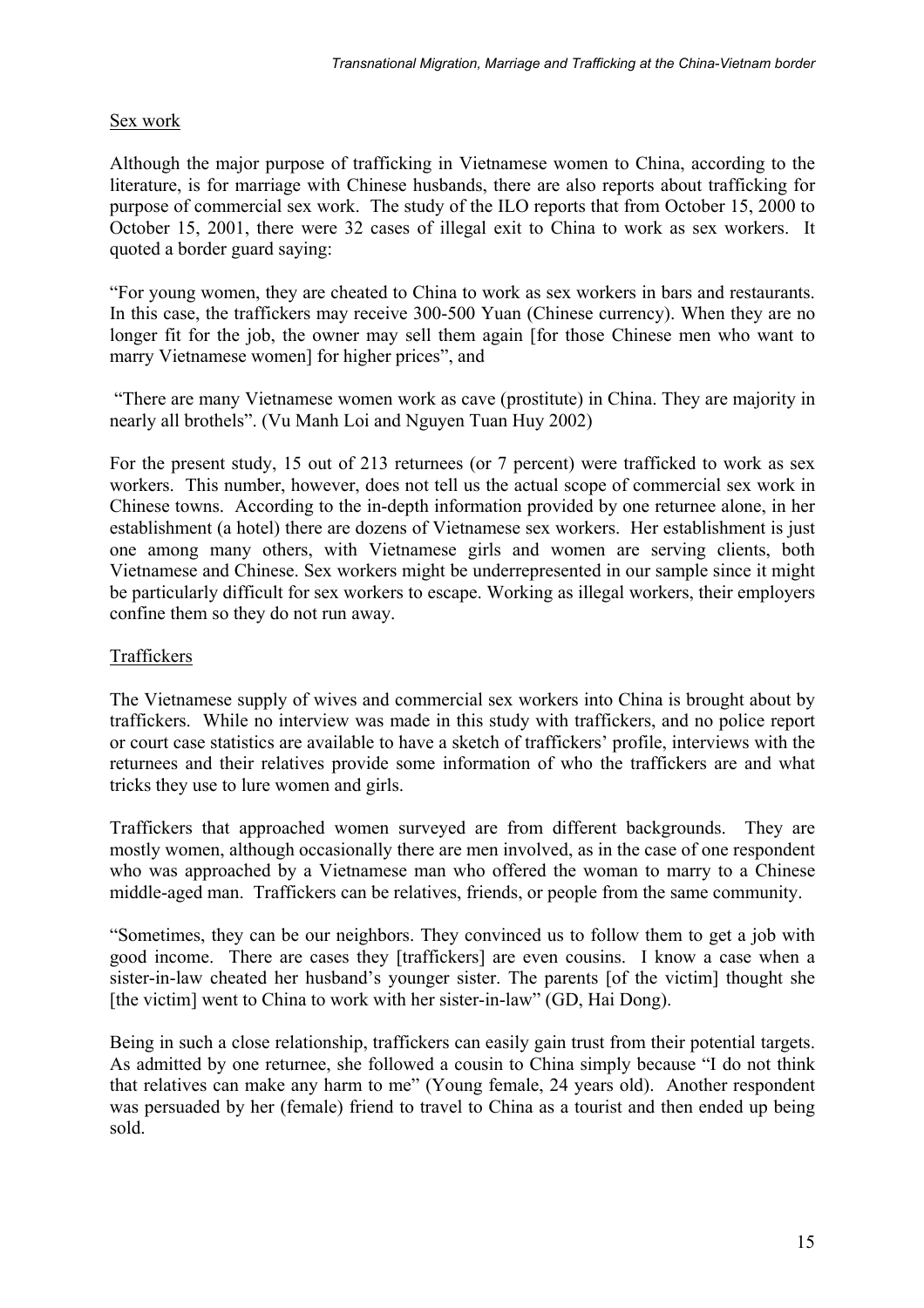Traffickers can also be just an acquaintance or a stranger who befriends a woman or girl and persuades her that there is a good job with high income and an easy life for her if she accompanies her. Many women in the study sample were promised by the traffickers to follow them for simple work of carrying goods from markets across the border to Vietnam:

 "She told me to carry pairs of jeans, for the price of 50,000 dong a bag". (Victim, 19 years old, Ha Coi). In any event, traveling abroad sounded appealing to them, particularly the young ones: "Many did not know where they [the trafficker] took them to, simply thought that we would do some trading. Now, for most women, if someone offers them to go abroad, they would certainly like to go." (GD in Hai Dong with local government officials).

Upon arriving in Chinese land, what often happened is that the traffickers immediately contacted other traffickers to close the "deal": "There [in China], it was about 6:00PM. I asked why we were still here. She said just wait for a little longer then she would take me back. She said that the merchandise should come soon [for the victim to carry back to Vietnam]. They talked over the phone about 'goods', and how much the 'goods' cost. Latter I found out that the 'good' or merchandise is me" (Returnee, Ha Coi).

While open kidnapping of women and girls are rarely documented in both government reports and other researches, we have a few cases in our sample. One returnee, for example, told the interviewers of the situation in which she was offered a coffee by a trafficker. She drank and slept. When she awoke, she was in China. Another story was told by the mother of one trafficked young woman: "She [the trafficker] came to my home twice, telling me that I am so poor that she will give me money to help me but that I must let her take my daughter in exchange. I said that I would never sell my daughter, so please leave us alone. Then on September  $9<sup>th</sup>$ , 1998, she came again and took my daughter away [in secret]" (Relative of a trafficked victim).

She explained that her daughter was watching television then. When she returned home, the woman had taken her away. The trafficker later told the mother that it was her fault of "not letting her daughter to go with her", so that she was kidnapped "by someone". By 2002, the mother received a letter from her daughter and realized that it was precisely that woman who did the kidnapping.

Indeed, trafficking is a profitable business. Information from a group discussion in Ha Long show that the price of the trafficked varies from 5-7 million dong, but can be much higher if the trafficked is young and beautiful. The study under the ILO project reveals that to marry to a "beautiful" Vietnamese woman, the cost is only about 7,000 to 8,000 Yuan (Chinese currency). If the woman is considered not to be beautiful, the cost is about 3,000 to 4,000 Yuan (Vu Manh Loi and Nguyen Tuan Huy 2002).

# **Life and work in China**

#### For women trafficked for the purpose of marriage

Women married to Chinese men were both wives and domestic workers of the family they lived with. Moreover, nearly one half cultivated the household land plot. For most of them, life was very hard: they worked 9 hours per day on average.

As admitted by a returnee: "You know that agricultural work is very hard. I am their daughter-in-law, so I should work" (Returnee). "No one asked me. I left by myself. It turned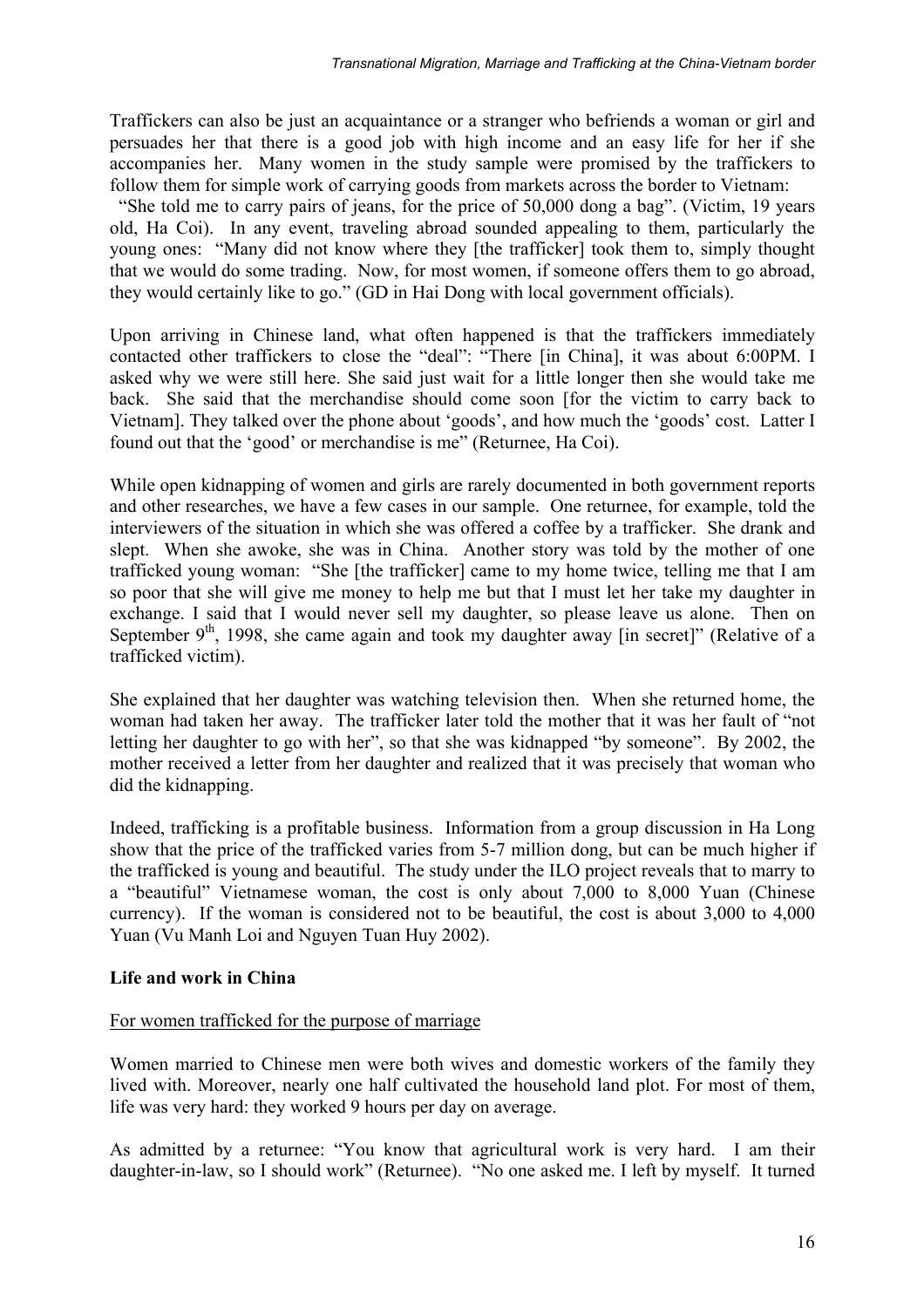out that life there was so hard. I could not stay. I returned home after a few months" (Returnee).

Despite their hard work, only 12.1 percent of the returnees can have some saving – which is about 10 percent of what they made. Very few (just 3.8 percent) were able to send remittances home which had no significant influence on their family income. For the sample of the ILO research, none was able to send any money home to help their parents (Vu Manh Loi and Nguyen Tuan Huy 2002).

In some cases, trafficked women experienced physical abuse from their husbands and husbands' family members. For example in a group discussion at Ha Long city, participants mentioned that: "In Mong Cai, there are two or three women. I do not know if they escaped or were kicked out by their husbands. They were beaten up so severely that they became stupid" (GD, Ha Long). In one interview with the mother of a returnee: "They [the Chinese husband's family] did not allow my daughter to sleep on a bed when she was sick. They put her on a wooden board.... This time, for some reason she got a swollen leg, thus could not work, could not eat. When we received the telegram, my husband and I sold our pigs for 2 million to go visit her. We then asked her [husband's] family to take her to the hospital, not to let her lying on the ground and give her some medicine. I stayed with her for a week, asking them to let her go back with me but they refused. So I had to leave" (Mother of a returnee). In another case, a woman was sterilized without her consent: "Yes, probably they [Chinese doctors] know that she already has one child, so after she delivered the second child, they sterilized her" (Relative of a trafficked woman).

Nevertheless, there are cases reported in which some women find their marriage satisfactory. As witnessed by the mother of one woman who got married with a Chinese man: "When I visited my daughter [in China], I found that her family is pretty good.... He [Chinese husband] is nice with my daughter. He likes me too. I think that he is pretty kind" (Mother of a trafficked women), or admitted by a returnee *"*My Chinese husband is very good. I had a daughter with him*"* (Returnee).

In most cases, the women surveyed and interviewed found that their expectation before departure was very far from the reality they encountered on the other side of the border. "No one persuaded me. I went there myself, thinking of finding a husband who would have money to help me raise my children. I was shocked to discover that life there was even worse than here. I could not live. I stayed for a few months only" (Trafficked woman). Economic hardship, in combination with cultural differences, made their experience bitter: "It's really hard. I left my home village but there I also lived in a poor rural commune, in the mountainous area. The weather is different. I do not know their language. I became very home sick. So I left" (Returnee). The respondent admitted that her Chinese husband was very nice to her. She had a daughter with him, but as her economic expectation could not be fulfilled, she took her daughter back to Vietnam.

#### For women trafficked to work in prostitution

For those working in prostitution, key features of their work are revealed by their stories, as the follows: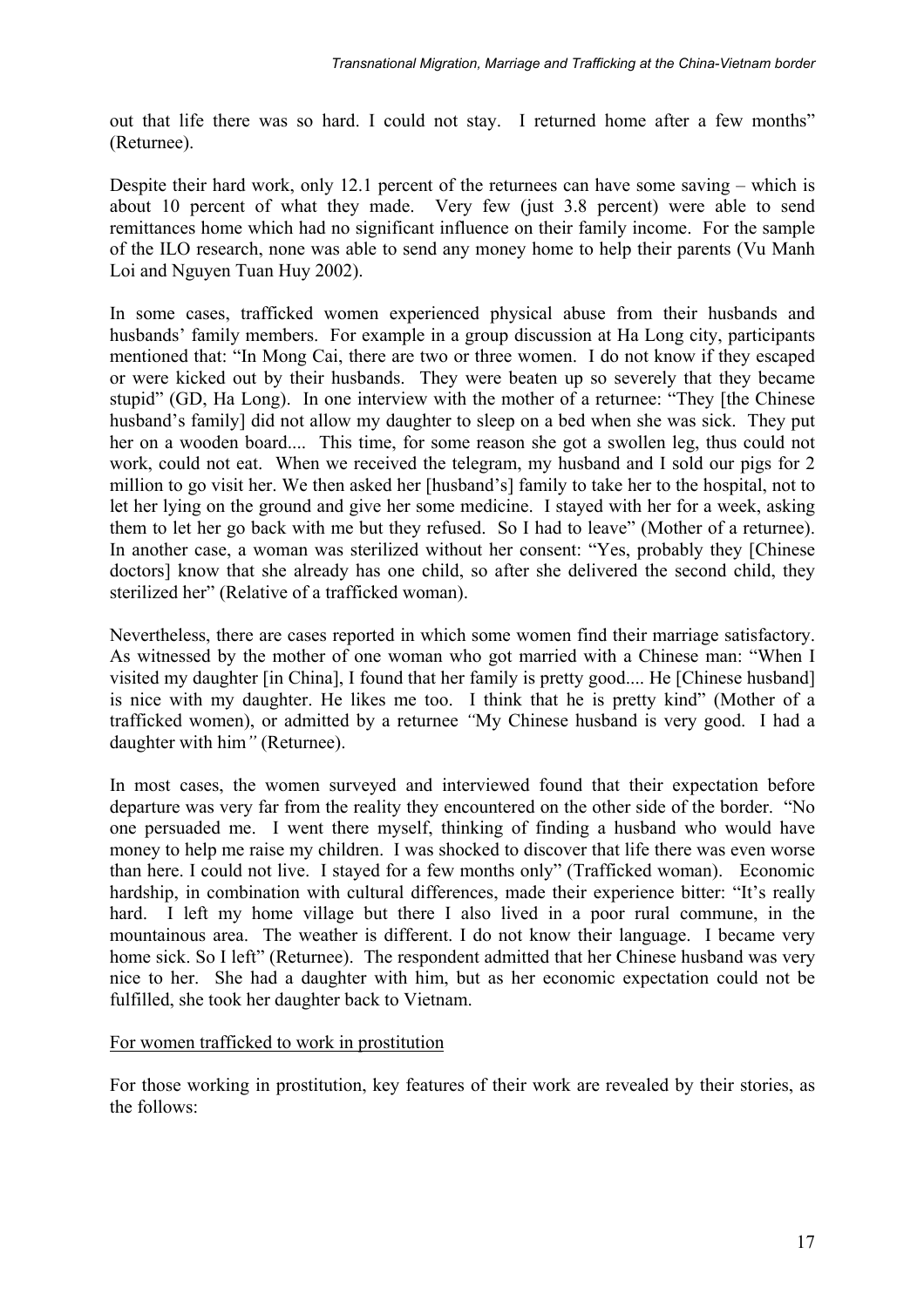#### *Heavy work load*

Quantitative data of the survey show that the women in the study sample served at least two clients a day while working in various establishments in Chinese towns. The number of clients they served, however, can be much more. For example 25 percent of them had to serve 10-15 clients a day, and 87.5 percent had to serve at least 5 clients a day.

"The sisters [other sex worker] when they just came, they often served up to 20 clients a day. Now they serve less, but at least 3 or 4 clients a day", a returnee reported to the researchers.

## *Forced labor*

Few women in the study sample voluntarily worked in the sex sector in China, as most of them were forced to work (86 percent). Sometimes, enforcement is as rude as the following experience reported by one of the women: "She is from Gia Lam, Ha Noi. She is now about 28, 29 years old. She loved a man when she was 15.... She got pregnant..... She was cheated by her friend and sold to China. She was eighth-month pregnant but they [employers] steamed her child out so that she can work. It was a boy."

## *Slavery-like work*

Once being held to work as sex workers, chance for these women to escape is little, if possible: "We work without knowing when we can escape, when we can return home, days after days, months after months" (Trafficked woman). Sometimes they were sold from establishment to establishment by their employers, a common practice found in the sex industry.

## *Fear of being arrested by police*

While Chinese police can be a source of rescue, without effective cooperation across the borders between Vietnam and China, or with the lack of clear policy towards foreign sex workers in China, the police became a source of harassment: "We came to the hotel by the backdoor [to serve clients] and also got back also by the back door.... It is very dangerous if the [Chinese] police come. Sometimes when we were with clients upstairs, we heard the siren of police cars and were so afraid that some jumped out of the windows, or ran from roof to roofs. If arrested, they will abuse us. If the employer pays for us to be released, then we have to work more to pay that debt" (Trafficked woman)

#### *Physical punishment*

Physical punishments were used to repress the women if they were against employers' orders, or when they attempted to escape: "There was a sister who was afraid of working, so she hid herself in the wardrobe. She was found and beaten up unconsciously with electric wires. They poured water over her so she woke up and was forced to work. So other sisters convinced me that I should work to avoid being beaten and that when the opportunity comes, I can escape".

#### *Close watch*

A woman in the present study was sold to China to work in a brothel. She was also sold from one brothel to another. She was locked in the brothel, under close guard. If she went out to the market, someone followed her. She has to work at the brothels or can be transferred to others depending on clients. "Yes, they locked us in the house and forced us to serve clients" (Trafficked woman)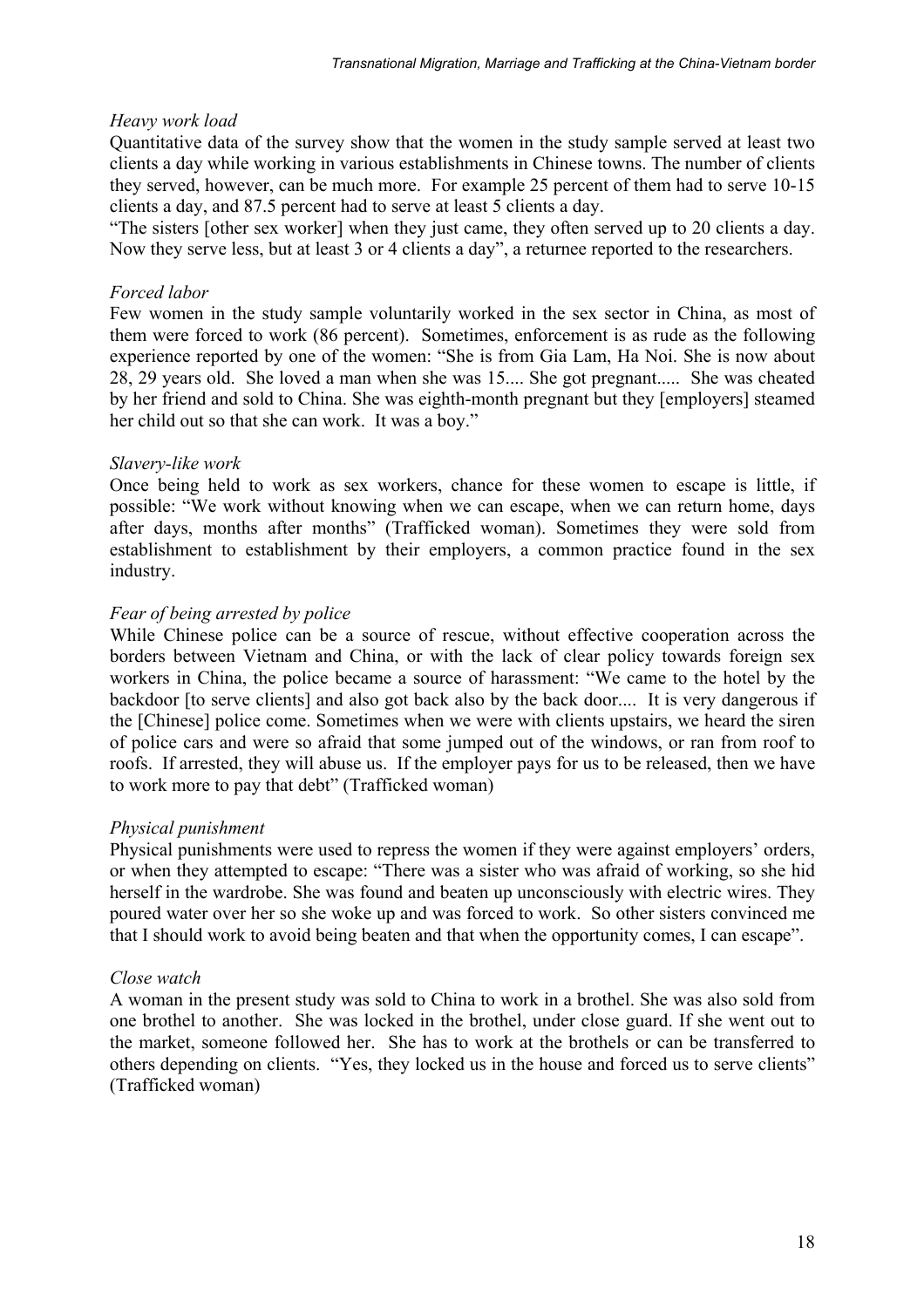## **Escape, rescue and return**

The length of stay in China among women of the sample varied. Most of the women did not stay very long. Half of them (50.7 percent) stayed in China less than one year before making their way back to Vietnam. Failure to have their expectations realized is the major reason for returning, while a few who were trafficked without any intention to go to China always wished to return and succeeded. Another 27.5 percent stayed from 1 to 2 years. Less than 10 percent stayed from more than 2 years to 5 years, while 7.7 percent stayed from more than 5 years to less than 10 years. Just a few of them, about 4.3 percent, stayed for more than 10 years (the maximum years of stay is 16).

Regarding their return, more than a half of the women (55 percent) escaped by themselves. The escape is often extremely difficult and dangerous. "Some could not go back because they were taken too far [into Chinese land]. Recently we met some and they said they just escaped. They said many could not go back because they do not know how to go" (GD of local government officials, Hai Dong).

A relatively large number, 21.1 percent, returned with the help of other people, or the Vietnamese whom they met by accident: "I myself helped two women to escape. I went to Dong Hung to collect potato leaves for pig raising. They had been kidnapped to serve a Chinese family as wives and domestic servants. They cooked daily for them. I saw them standing by the window, crying. I helped them to break the window. I gave them my shirts and we three carried potato leaves back to Vietnam.... One stayed there for one year and was 24 years old. She took her one-month old baby with her" (FGD, Hai Dong). Of these 21.1 percent, 7.2 percent escaped with the help of the traffickers who sold them earlier. In general, the family contacted the trafficker, paid a lump sum in exchange for the trafficker to bring their daughter back. This clearly shows that some traffickers are known by the local population, but the legal system is still ineffective in dealing with them. Another 9.6 percent (trafficked women worked as sex workers) escaped with the help of clients who were sympathetic and wanted to help. Sometimes, these women were supported by the local Chinese people (4.3 percent).

Direct help from relatives in their rescue was also effective, accounting for 9.1 percent of cases. Interviews with family members of those who were trafficked show that they themselves can rely on their social network to find their lost relatives, and many are successful in doing so. One story is about a woman who found the Chinese men who hold her daughter (to work as sex workers). The negotiation ended up quite positive: "The Chinese guy said 'if she [the victim] is your relative, you can take her home" (GD. Hai Dong). Other stories told that family members can ask "resource" people to go to China in search of their loved ones. But the cost can be high, and the search can be clueless. Sometimes it took several years to find nobody, and cost millions of dong, such as a case in which a woman searched two years for her daughter by asking everybody she met and never found her. She explained: "I heard that we can ask someone to go to China to find our relatives [the trafficked]. But it will cost millions. I am poor so I cannot do so. So I simply ask people if they saw my daughter. I am also waiting for her letter" (Mother of a trafficked woman). The situation is better when the trafficked women found ways to send letters home, and this is a clue for their relatives to find them.

For women who migrated to China voluntarily to get married, returning home is sometimes a matter of choice. The study data show that about 9.6 percent of them simply visited their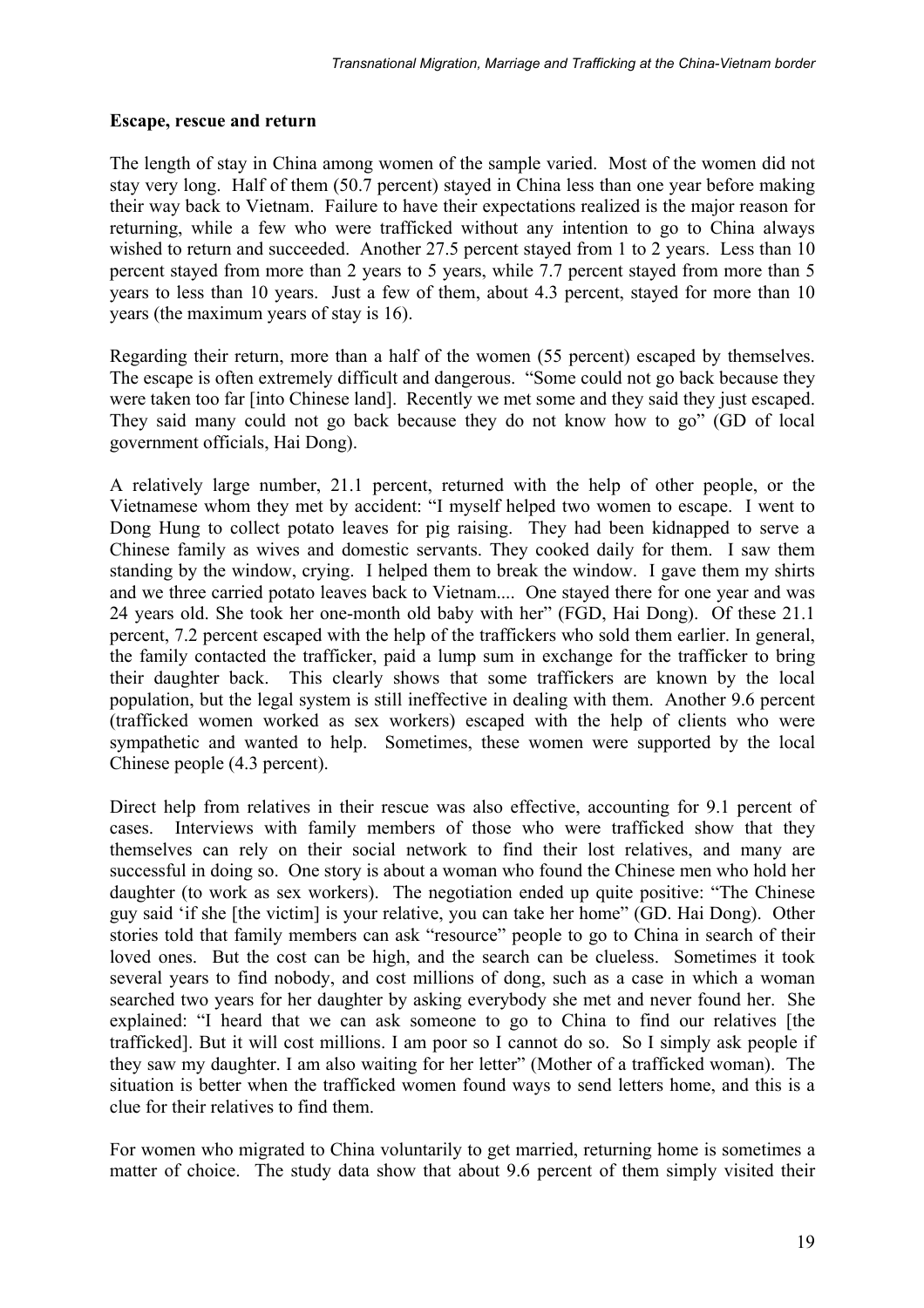homes in Vietnam and then decided to stay, leaving their Chinese husband. They often took their children with them. A few returned to Vietnam after the death of their Chinese husbands. Some even returned home with their husband's consent.

The above information ultimately highlights the effectiveness of informal network and individual efforts made by the trafficked women and their relatives. It clearly shows how ineffective state intervention in rescuing efforts, particularly cross-border cooperation between China and Vietnam. Of all the returnees, only 5.3 percent returned with the help from police. A story told by one respondent tells how the situation can be: "Yes, I still remember the first day Chinese police arrested me.... Other sisters who were arrested several times said: Don't be afraid. They [the police] will release you after three days. Our employers will come, pay some money, and get us out"*.* 

There is a case under the study that a woman returned to Vietnam due to (Chinese) state enforcement on abortion. She had two children already with her Chinese husband. Then when she was pregnant, the local authority forced her to take abortion: "My husbands already agreed with the abortion but I did not agree. I was pregnant so I wanted to give birth and raise my child. But the police forced me to go for abortion. As I refused, the police would surely arrest me. So I escaped through hills and mountains, leaving everything behind" (Returnee).

## **Reintegration or leaving again?**

Statistics collected from the returnees show that, in their opinions, most find no change (74.6 percent) in the attitudes of their family and community when returning to Quang Ninh. Some returnees (16.4%) even find sympathy and support from the community. In the opinion of a resource person: "We think it's no serious. Some even support them [the returnees]. Initially people keep distance from them but after we had propaganda activities here [awareness raising on trafficking], we understand and support them".

Nevertheless, this does not mean reintegration is an easy process. About 10%, reported facing degrading rumours, stigma and discrimination from the community people "Going to China" is a phrase that can immediately bring negative meanings such as prostitution, money loving (which is culturally negative), and marriage to an "outsider" (also culturally negative). In a group discussion in Hai Dong, for example, same participants openly expressed their views about the returnees: "Here we have many returnees. We know that they returned from China so we do not want to meet or associate with them. Some even disdain them… They are often asked 'You return from China, don't you?'…Generally speaking, they must feel shameful to death" (FGD, Hai Dong).

One major difficulty that the returnees in the study are facing is to get back their civil and household registration upon returning to Quang Ninh. Meanwhile, without it, the returnees faced serious problems. The first one is relating to cultivation land: "The biggest difficulty for them is that they have no land. They can stay with their parents or other sisters and brothers, but they do need their own land to make their living" ((Head of Women Union). As such, "She has lost her household registration since then [when she left for China]…[As a result] she has to rent land to cultivate" (Relative of a returnee). In addition to land, household registration is linked with access to all social services and entitlements. Therefore "without it [household registration] it is very difficult to support them [the returnees]. It relates to the education of their children [children cannot enrol in schools without household registration in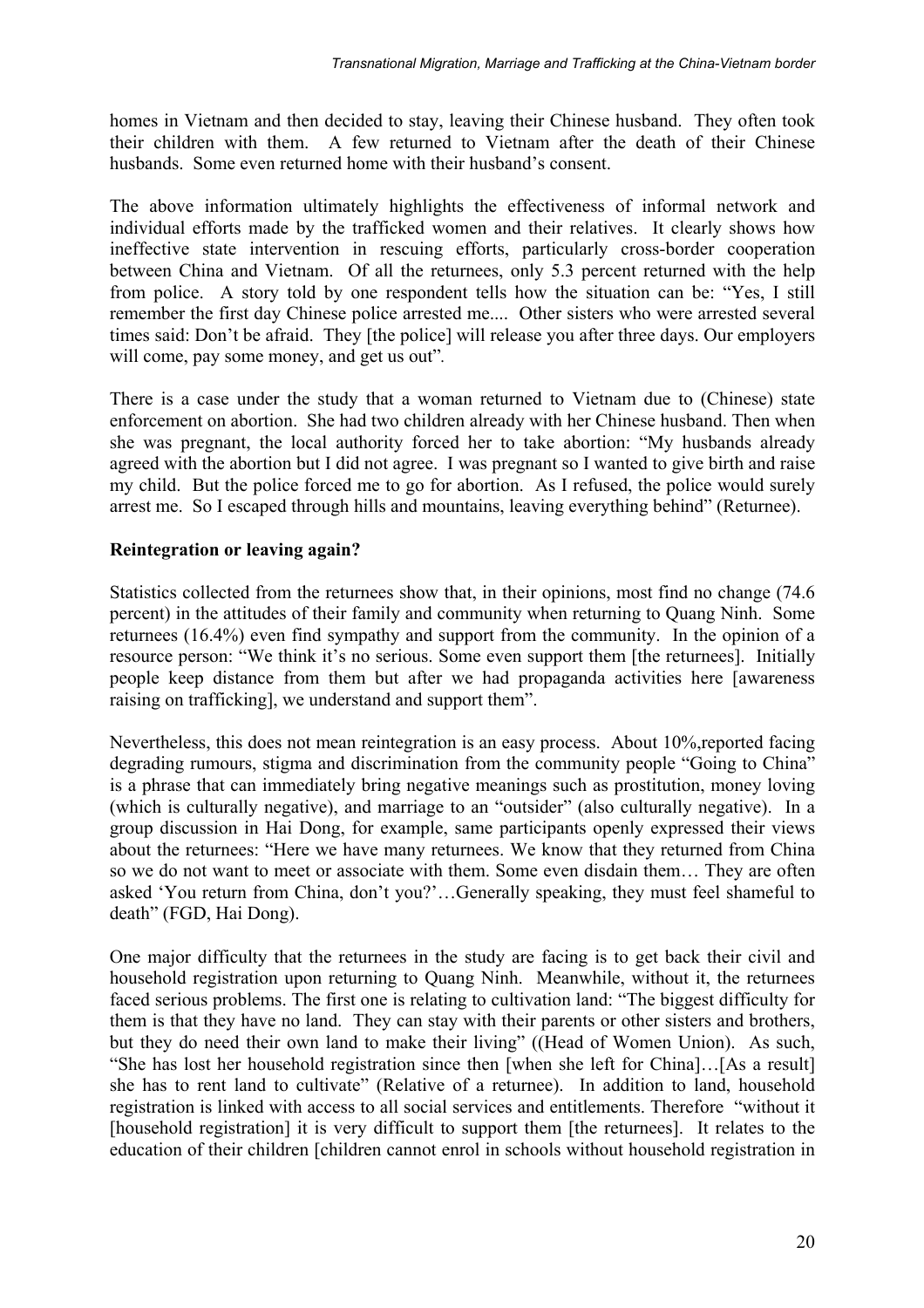the local neighbourhood]. We hope that local authority will allow them to register. If not, they will find themselves marginalized, and may go [to China] again" (FGD in Ha Long).

The problem is correctly pointed out by a resource person, "our legal system has not been refined regularly. Some changes have occurred and are not been covered by the current laws" (FGD in Ha Long). In fact, realizing the problems, community authority in Mong Cai have already reported the situation to the municipal police, but it will take time to reach the central government level and even longer time for any policy change. One local cadre said: "In real life, a lot of things happen. So it is important for the local authorities to inform the central government timely. But they cannot act as long as they do not receive feed-back instructions from the government. Since central government offices only deal with macro issues, they do not fully realize how things can be at the ground level". The cadre suggested that one way to raise awareness of the government and national attention to the issue is to ask the Vietnam Television to have a report on trafficked women who now return to their communities.

Children of returnees who were born in China also have difficulties in getting household registration. The children are considered Vietnamese-Chinese by the local authorities who do not know how to deal with these cases. An interview with a respondent tells us how the situation is: "I have a certificate from the hospital where I delivered my child. I also have a household registration. But his father is in China [she married him but has returned home]. So they [the local authorities] said my child is Chinese and did not give him a birth certificate here. In ten years, I have not been able to obtain a birth certificate for my son so he went to school only with his hospital birth certificate…. Finally, cadres of Vietnamese Women told me to report that I had my son with a Vietnamese man without marriage licence to have the official certificate… But it was not easy. I t actually cost me some money to do it" (Returnee).

In any event, without instructions from the higher level, local police simply refuse to register the returnees and their children as local residents. This obviously creates discontent from the community: "As far as I know, even foreigners can apply for Vietnamese citizenship. So can't they? They are Vietnamese. They are simply women who were cheated and now return. But they are not allowed to have household registration. The police should have instructions of how to register them. They cannot simply say no. It's irresponsibility.… We cannot abandon our citizens like this" (FGD, Ha Long). Without household registration, some cannot even stay in their home: "When she [the returnee] knew that there is an unused kindergarten nearby, she wrote a request letter to the sub district People's Committee seeking permission to stay there. It took a very long time to get the approval, but she cannot stay there for free. She pays 150,000 dong a month" (Relative of a returnee).

Lacking household registration, their civil rights as citizens are denied and they can fall victims of the local police misconduct. For example, a trafficked woman went back to her community, but "whenever she 'sneaked' back, police often come and threatened her, even took her to the police station... This made her decided to go back [to China]" (Relative of a trafficked woman). Rarely the returnees express their objection to these misconducts since they are considered as having committed an illegal act because they crossed the border without legal permission. Often, they are even denied repatriation from the Vietnamese side because they are wrongly considered as criminals. The ILO research reported that trafficked women from Vietnam sometimes were rounded up by Chinese authorities and sent back to Vietnam (at different illegal entry points along the border) or officially repatriated to Vietnam through the international border gate in Mong Cai. However, as most of them crossed the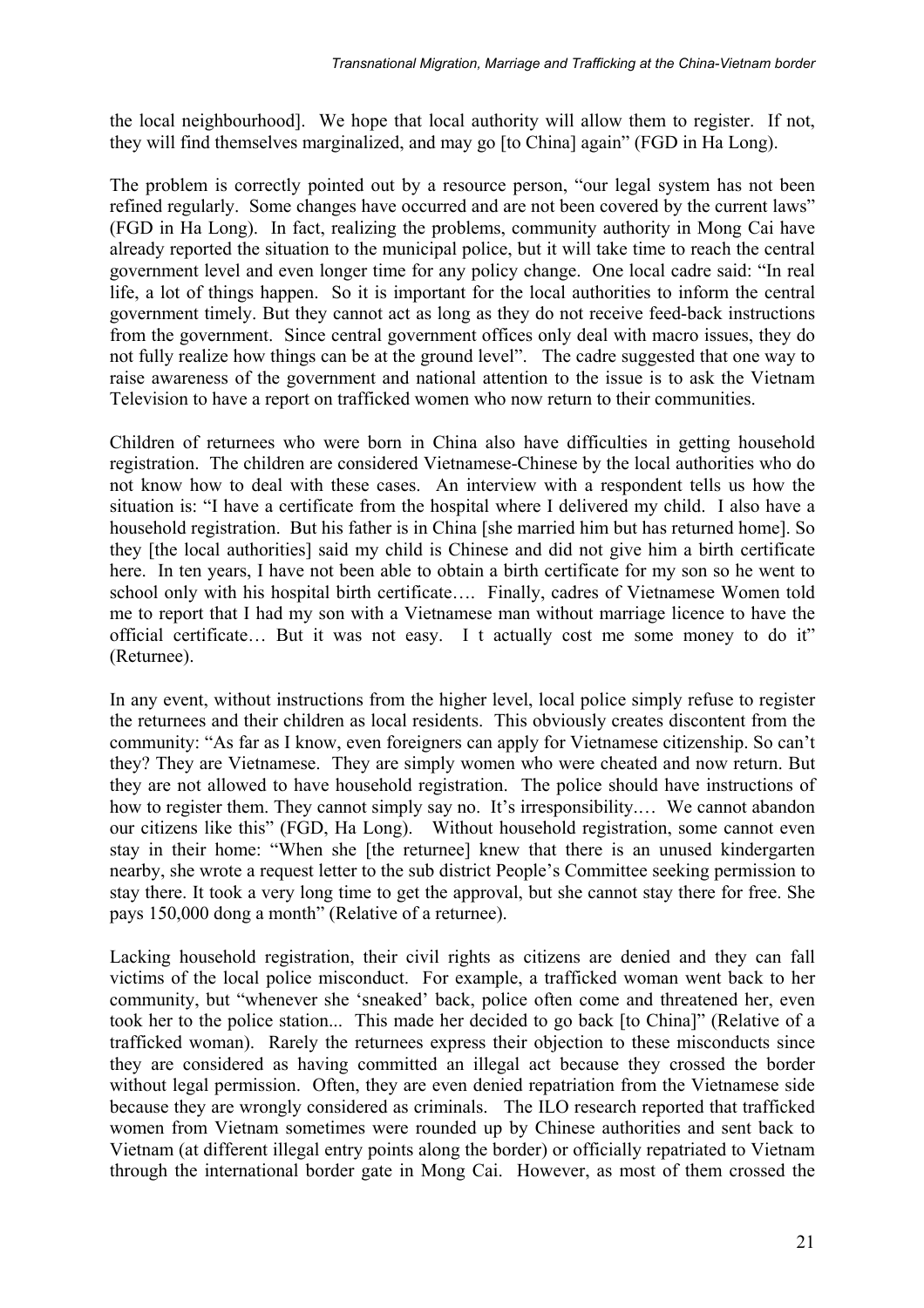border illegally, with no passport or identification, they lacked the necessary conditions for Vietnamese Border Guard officers to accept them through official repatriation (Vu Manh Loi and Nguyen Tuan Huy 2002).

Regarding the role of local authority in the reintegration of the returnees, a number of activities have been undertaken. The key actor at community level is the Women's Union which are responsible for raising awareness of the community of the need to "sympathize" and support the returnees so that they can reintegrate 'smoothly' to the community. Members of the Women's Union also approach the returnees themselves, doing counselling and helping them to form "peer club" for mutual support among them. The local Women's Union also runs saving and credit programs aiming at the target group of the returnees, so that they can get loan to improve their living. However, due to budget limitation, the returnees can get only small loans (about 1 million dong). Therefore, the effectiveness of these programs is not high.

In the study, all the women were asked about their plan for future migration. Astonishingly but understandably, 84.6 percent have considered migrating somewhere. Obviously, migration remains the major solution for these women encountering economic hardship and social stigma. Among them, 20.6 percent considered going abroad, more likely to China.

While migration has been taken worldwide as a means to escape poverty, and for social upward mobility as well, it also contains risks, including being victims of trafficking. The fact that there are up to 50 percent of the women in the study do not know what job they may find at place of destination, who their employers will be, and how much they will earn shows the potential vulnerabilities they are facing.

#### **Conclusion**

This paper has examined the factors leading to migration/traffic of Vietnamese women to China at the Northeastern Chinese-Vietnamese border. Our first argument was that it is impossible to examine voluntary and forced migrations without considering how intertwined they may be. In the case of the women studied here, nearly all of them intended to go to China or accepted the idea after it was proposed to them. That is to say, they were migrants before they became victims of traffic. Moreover, some women exerted agency is voluntarily following people they were uncertain about, in the hope that they would be lucky and achieve their objectives. The women studied here are far from being victims only; they actively contributed to their leaving, and once abused and deceived, actively worked towards their return and rescue. While the drama lived by some women victims of trafficking needs to be told, it is equally important to acknowledge that the desire to have a better life is often a precondition for ended up being traffic by traffickers. While the continuum and alliance between migration and traffic seem logic conceptually, studies in most developing countries fail to consider them in tandem. The separation of migration and trafficking can only lead to unsuccessful policies and interventions.

Secondly, our objective was to document the family reasons motivating women to go to China. An important proportion of women aimed at finding a husband and at having a child. This finding shifts the focus from purely economic reasons for migration to more complex sets of reasons including family, marriage, work and poverty.

The deficit of women on the Chinese side of the China-Vietnam border is clearly creating a market for Vietnamese women. The respective governments should be honest about the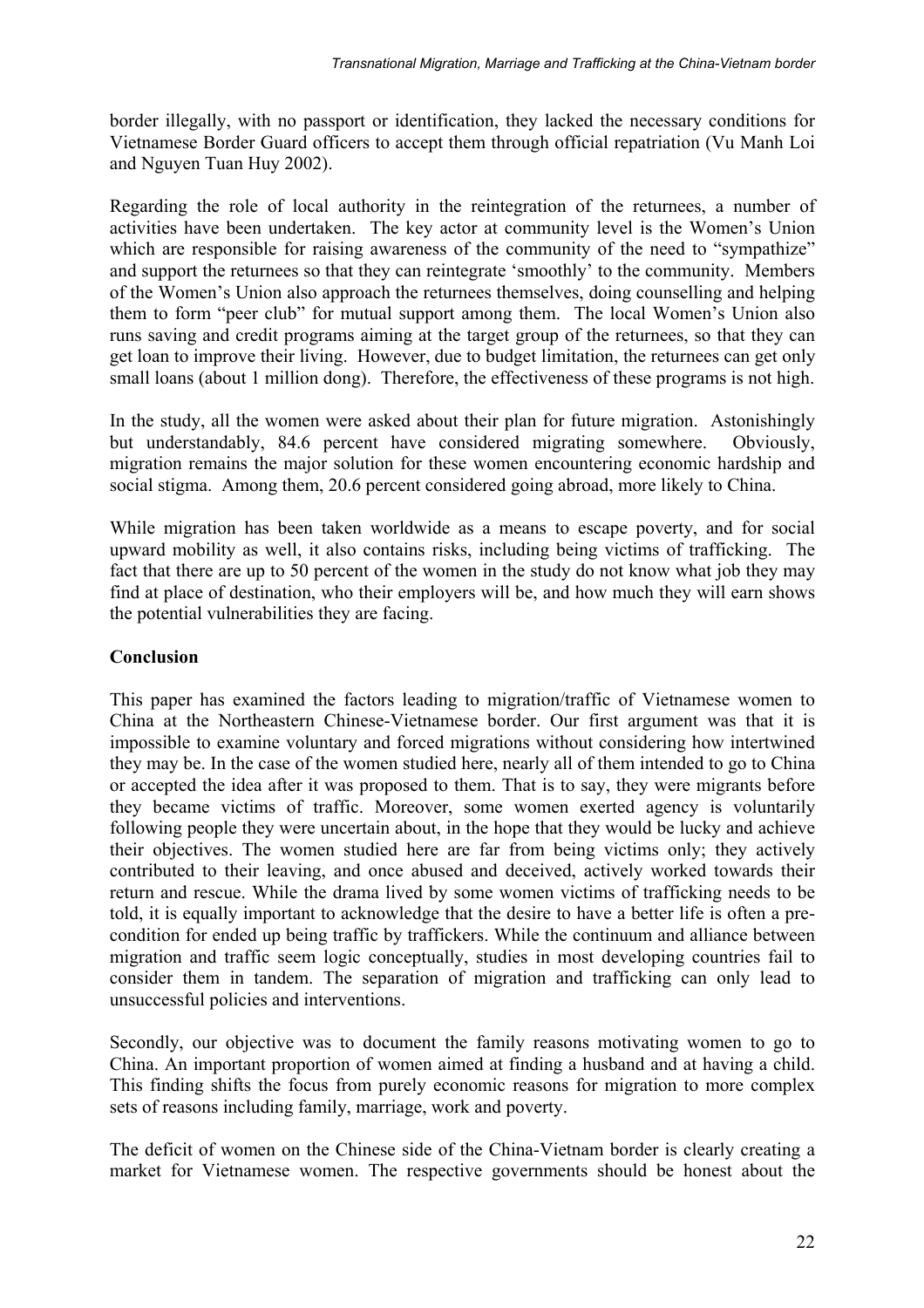situation and deal with these migratory and trafficking flows as soon as possible. Currently, migrants and trafficked persons have no rights in China and loose their rights upon their return to Vietnam. The fact that most of these migrants/trafficked persons are poor women who illegally cross the border in the hope or a better life or as victims of traffic speaks to the gendered nature of the whole issue. On the one side of the border, female are missing due to discrimination. On the other side, some women try to take advantage of this need for Chinese women by migrating to Chine, but, in the end, Vietnamese women are also discriminated against. This situation is unacceptable and calls for more research, including on the Chinese side of the border.

# **References**

Attané, I. (2005). Une Chine sans femmes? Paris, Perrin.

- Attané, I. and J. Véron, Eds. (2005). Gender Discriminations Among Young Children in Asia. Pondichéry and Paris, French Institute of Pondichéry and CEPED.
- Banister, J. (2004). "Shortage of girls in China today." Journal of Population Research.
- Bélanger, D. and T. H. Khuat (2002). Too Late to Marry: Failure, Fate or Fortune? Female Singlehood in Rural North Vietnam. Gender, Househod, State: Doi Moi in Viet Nam. J. Werner and D. Bélanger. Cornell, Southeast Asia Program, Cornell University**:** 89- 110.
- Bélanger, D., T. O. Khuat, et al. (2203). "Are Sex Ratios Increasing in Vietnam?" Population **58**(2): 231-250.
- Castles, S. (2000). "International migration at the beginning of the twenty-first century: global trends and issues." International Social Science Journal(165): 269-281.
- Constable, N. (2005). Introduction: Cross-Border Marriages, Gendered Mobility, and Global Hypergamy. Cross-Border Marriages. Gender and Mobility in Transnational Asia. Philadelphia, University of Pennsylvania Press**:** 1-16.
- Dang Nguyen, A. (2003). Migration in Vietnam. A review of information on current trends and patterns, and their policy implications. Migration Development Pro-Poor Policy Choices**:** 36.
- Dang Nguyen, A. and Le Bach Duong (2001). Women's Migration and Urban Intergration in the Context of Doi Moi Economic Renovations. Migration in Vietnam: Theoretical Approaches and Evidence. A. Dang Nguyen. Hanoi, Communication Publishing House.
- Flamm, M. (2003). "Trafficking of women and children in Southeast Asia." UN Chronicle **40**(2): 34-37.
- Hugo, G. (2004). International Migration in the Asia-Pacific Regions: Emerging Trends and Issues. International Migration. Prospects and Policies in a Global Market. D. S. Massey and J. E. Taylor. Oxford, Oxford Universtity Press**:** 77-103.
- International Organization for Migration (2005). World Migration 2005. Costs and Benefits of International Migration.
- Jones, G. and K. Ramdas (2004). (Un)tying the Knot: Ideals and Reality in Asian Marriage. Singapore, Asia Research Institute National University of Singapore.
- Kelly, P. and Le Bach Duong (1999). Trafficking in Humans Within and From Vietnam. Hanoi, Organization of Migration, Radda Barnen, Save the Children UK, and United Nations Children's Fund.
- Le Thi Quy (2000). Prevention of Trafficking in Women in Vietnam. Hanoi, Labour and Social Affairs Publishing House.
- Piper, N. (1999). "Labor Migration, Trafficking and International Marriage: Female Cross-Border Movements into Japan." Asian Journal of Women's Studies **5**(2): 69-.